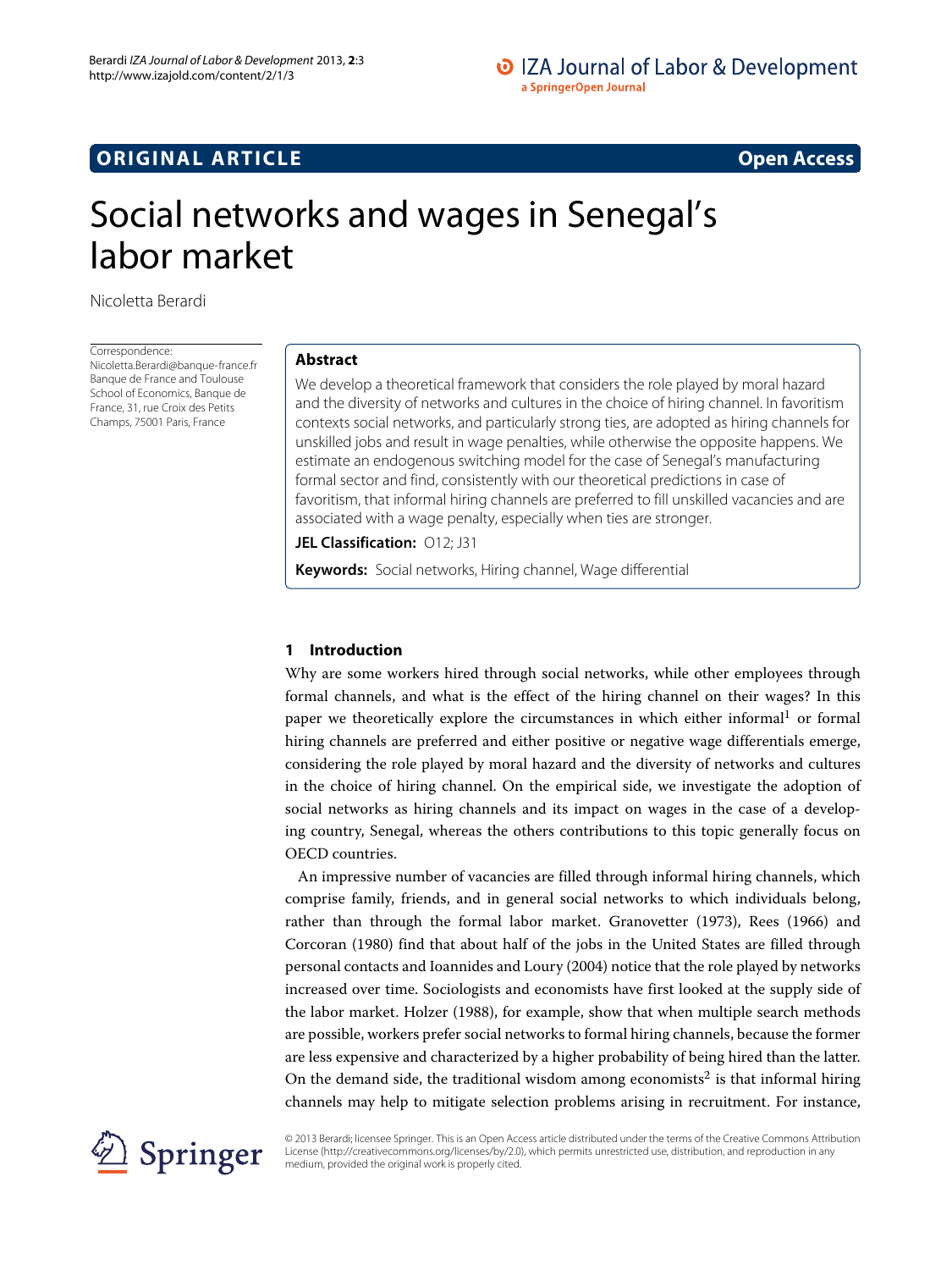Montgomery [\(1991\)](#page-25-4), Saloner [\(1985\)](#page-25-5) and Simon and Warner [\(1992\)](#page-25-6) all argue that informal hiring channels may reduce information asymmetry between employers and employees and provide a better matching of unobservable characteristics. Montgomery assumes that social networks are based on homophily of unobservable characteristics, so that people tend to refer others like themselves. Saloner's results rest instead on the referees' willingness to safeguard their reputation. Simon and Warner posit that the use of informal hiring channels reduces employers' uncertainty about applicants productivity.

All these models predict that hiring through social networks should always be preferred to formal channels. Moreover, the enhanced selection that is guaranteed by informal hiring channels should be specially exploited for vacancies requiring high skills and should imply wage premia for workers hired through social networks.

However, in the real world, formal and informal hiring channels coexist and their adoption greatly varies in different contexts. First of all, the practice of hiring through social networks is even more pronounced in developing countries than in industrialized ones.<sup>3</sup> Moreover, many empirical studies suggest that vacancies for unskilled occupations are more likely to be filled through social networks than jobs requiring high skills, $4$  while some find the opposite<sup>5</sup>. Finally, wage differentials imputable to informal hiring channels are far from being found always positive.<sup>6</sup> For instance, Pellizzari [\(2009\)](#page-25-7) finds that, out of 15 industrialized countries, in Austria, Belgium and the Netherlands networked workers enjoy wage premia, in Greece, Italy, Portugal and UK they suffer wage penalties, while in the 8 remaining countries there are no significant wage differentials imputable to the adopted hiring channel.

The discrepancies between theoretical predictions and empirical studies suggest that theories focusing on adverse selection overlook some crucial aspect of the phenomenon. This paper aims at reconciling theory and empirical findings on the choice of hiring channel and its potential effect on wages. It does so, first of all by taking into account that, besides selection issues, incomplete information may also imply problems of moral hazard. Second, it considers that networks differ in their tightness<sup>7</sup>, while the existing theoretical literature does not consider the variety of social networks. $8$  We argue that the strength of links is important, because tight networks are able to exert peer pressure to ensure proper behavior of members who are hired through them.<sup>9</sup> Shapiro and Stiglitz [\(1984\)](#page-25-8) show that, when observing employees' effort is costly for firms, employers need to increase workers' expected value of not shirking with respect to shirking. That is, firms need to rise either the monitoring or the salary of their workers.<sup>10</sup> However, the role played by peer pressure may decrease the monitoring costs for workers hired through social networks with respect to other employees.<sup>11</sup> Third, even networks characterized by similar tightness may play a very different role in the job market depending on the culture. There are contexts in which a worker hired through a social network reciprocates the working opportunity by exerting more effort than workers hired through the formal channel, while a culture of favoritism encourages networked employees to work less than the others.<sup>12</sup> Our model integrates all these aspects and explains why either formal or informal hiring channels are adopted and why either positive or negative wage differentials may emerge for workers hired through informal channels, depending on circumstances. Moreover, it accounts for the stylized facts that developing countries rely even more on social networks as hiring channels than industrialized ones and that informal hiring channels are often adopted to fill unskilled vacancies.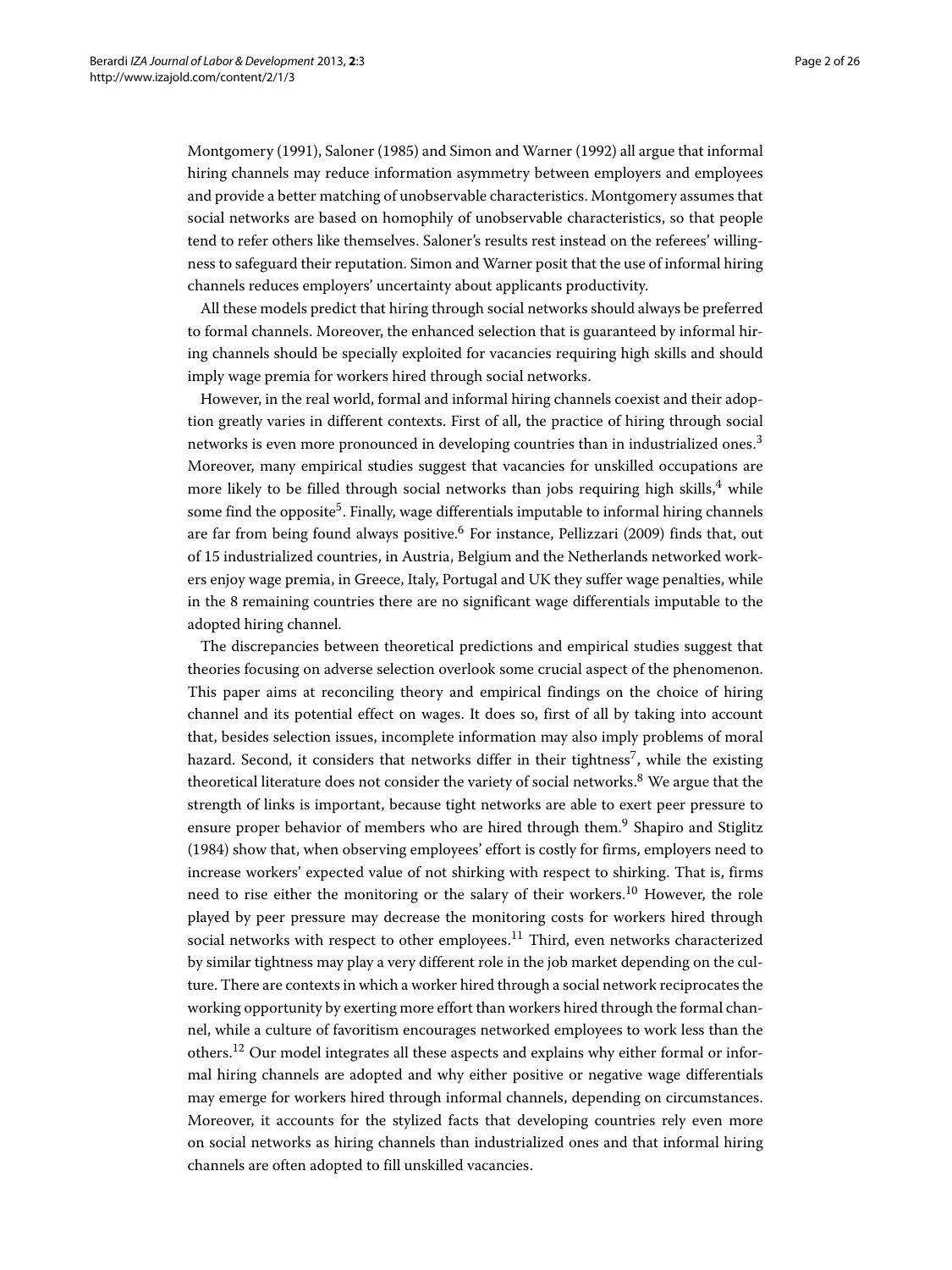The paper also contributes to the empirical literature by investigating the determinants of hiring channels at worker, network and firm level and the impact of the adopted hiring channel on wages in the Senegalese formal manufacturing sector. While most of the empirical literature on social networks as hiring channels is largely confined to developed countries studies, very few studies have analyzed the crucial role of social networks in less developed countries' labor markets (notable exceptions are Egypt's studies by Assaad [\(1997\)](#page-24-1) and Wahba and Zenou [\(2005\)](#page-25-9)) and none takes into account the fact that social networks differ in their tightness. Moreover, to our knowledge the only existing analysis of informal hiring channels concerning Sub-Saharan Africa refers to the colonial period (Fafchamps-and-Moradi [\(2009\)](#page-25-10)). However, this region is pervaded with informality to a greater extent than other developing countries<sup>13</sup> and social networks play a crucial role in their labor markets<sup>14</sup>. At the same time, Senegal is a rare example of a Sub-Saharan African country characterized by a dynamic economy moving away from the ubiquitous informality to a market economy, thus providing a unique opportunity to investigate the remains of informality in an economy that is developing toward formal markets.

Estimating an endogenous switching model,  $15$  we find that informal hiring channels are preferred to fill unskilled vacancies and are associated with a wage penalty. Moreover, the probability of having been hired through a social network and the absolute value of wage penalties is increasing with the strength of ties. These findings are consistent with our theoretical predictions in contexts where favoritism is widespread.

Section [2](#page-2-0) analyzes the case of Senegal, providing details on the data and some descriptive statistics characterizing sampled firms and workers. Section [3](#page-3-0) presents a theoretical framework that accounts for the elements intuitively singled out above and corroborated by the analysis of rough data. Section [4](#page-10-0) presents econometric evidence supporting the hypotheses and the predictions of our theoretical framework. Finally, Section [5](#page-16-0) concludes.

#### <span id="page-2-0"></span>**2 Descriptive statistics**

The empirical analysis relies on the Investment Climate Assessment (ICA) survey for Senegal, run by the World Bank in 2003. It provides information about 262 firms and 1637 of their workers in the formal<sup>16</sup> manufacturing<sup>17</sup> sector. One of the salient features of this data set is that it matches workers and firms, which allows controlling for idiosyncratic characteristics of both.

Social networks based on family or friends are the main channel of matching between firms and workers in the data set. On the demand side, the majority of firms use sometimes formal and sometimes informal hiring channels, and 60% of sampled firms declare to mainly rely on informal networks in order to fill their vacancies. On the supply side, 65% of interviewed workers found their job through social networks.<sup>18</sup>

In order to get some insights about the phenomenon, it is useful to analyze the characteristics of both firms and workers thoroughly. Some characteristics of the sampled firms are reported in Table [1,](#page-3-1) which distinguishes between firms that declare to mainly rely on formal and on informal hiring. All sampled firms are located in an urban area and 95% of them in the capital city, reflecting the distribution of manufacturing employees in the country.19

Enterprises where the owner is also the director of the firm are also those that more often use informal hiring channels, while bigger firms tend to rely more on formal hiring channels.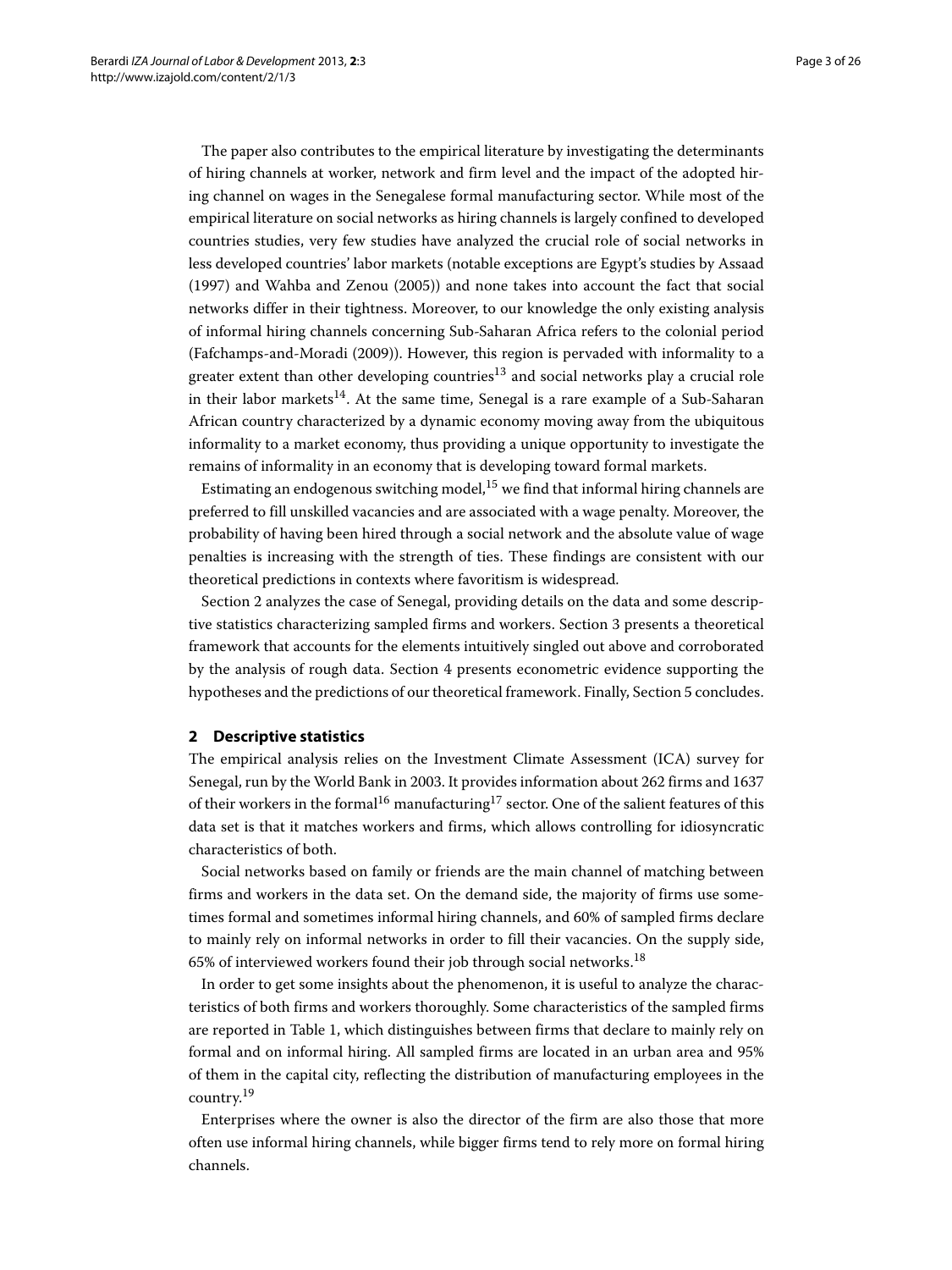<span id="page-3-1"></span>

|                                   | Firms mainly hiring through channel: |                |                   |              |
|-----------------------------------|--------------------------------------|----------------|-------------------|--------------|
|                                   | formal                               | informal       | <b>Difference</b> | <b>Total</b> |
| total number of interviewed firms | 104                                  | 152            | $-48$             | 256          |
| firm located in Dakar             | 98                                   | 145            | $-47$             | 243          |
| public firm                       | 8                                    | $\overline{4}$ | $4*$              | 12           |
| mean number of employees          | 194                                  | 72             | $122***$          | 130          |
|                                   | (592)                                | (180)          | (51)              | (425)        |
| owner and director                | 59                                   | 105            | $-46**$           | 164          |
| sector: agro-industry             | 40                                   | 53             | $-13$             | 93           |
| chemical/paint products           | 13                                   | 17             | $-4$              | 30           |
| building materials                | 10                                   | 8              | $\mathfrak{D}$    | 18           |
| furniture                         |                                      | 5              | $-4$              | 6            |
| metals                            | 10                                   | 15             | -5                | 25           |
| paper industry                    | 12                                   | 24             | $-12$             | 36           |
| plastics                          | 3                                    | 12             | $-9*$             | 15           |
| textile and leather               | 8                                    | 15             | $-7$              | 23           |
| wood                              | 7                                    | 3              | $4*$              | 10           |

#### **Table 1 Characteristics of sampled firms by their main hiring channels**

Note: Standard deviation in brackets. Significance levels based on Whicoxon-Mann-Whitney (for continuous variables) and Fisher exact (for categorical variables) test: ∗: 10% ∗∗: 5% ∗∗∗: 1%.

Having noticed these characteristics at the firm level, we now turn to explore the char-acteristics of sampled workers.<sup>20</sup> Table [2](#page-4-0) reports available information about sampled employees, distinguishing between those hired through formal channels and those who found their job through social networks. Workers who found their job through networks of relatives or friends are about 65% of interviewed workers. The survey also provides information concerning two types of social networks. The first one is the network binding the owner or manager of the firm with employees belonging to her ethnic group.<sup>21</sup> The second one includes members of her extended family working in the firm.<sup>22</sup> Rough data suggest that the ethnic group is one of the social networks whereby workers may be hired, since employees that belong to the same ethnic group as the head of the firm are 21% among workers hired through an informal network and 13% in the formal labor market. Since family ties are likely to be tighter than merely ethnic ones, the comparison between their effects enables to test the role played by network tightness in the labor market.<sup>23</sup>

Our data set provides evidence that workers are hired more often through social contacts for jobs requiring lower qualifications. Indeed, 76% of unskilled workers found their job through their family or friends. The percentage falls to 60% for skilled blue collars and to  $41\%$  for skilled white collars and managers.<sup>24</sup> Workers who found their job through informal contacts are also less educated, less experienced, and younger than employees hired on the formal labor market. Finally, the mean of the natural logarithm of real monthly salary at the time of hiring<sup>25</sup> is significantly lower for workers hired through social networks.

While the rigor of econometrics is necessary to disentangle the relative role played by different variables, the analysis of crude data suggests several potentially relevant dimensions, which are integrated in the theoretical framework developed in Section [3.](#page-3-0)

#### <span id="page-3-0"></span>**3 A model of hiring through formal and informal channels**

The need of a theoretical framework accounting for what we observe in reality and in the data described in Section [2](#page-2-0) motivates our modeling exercise. In order to understand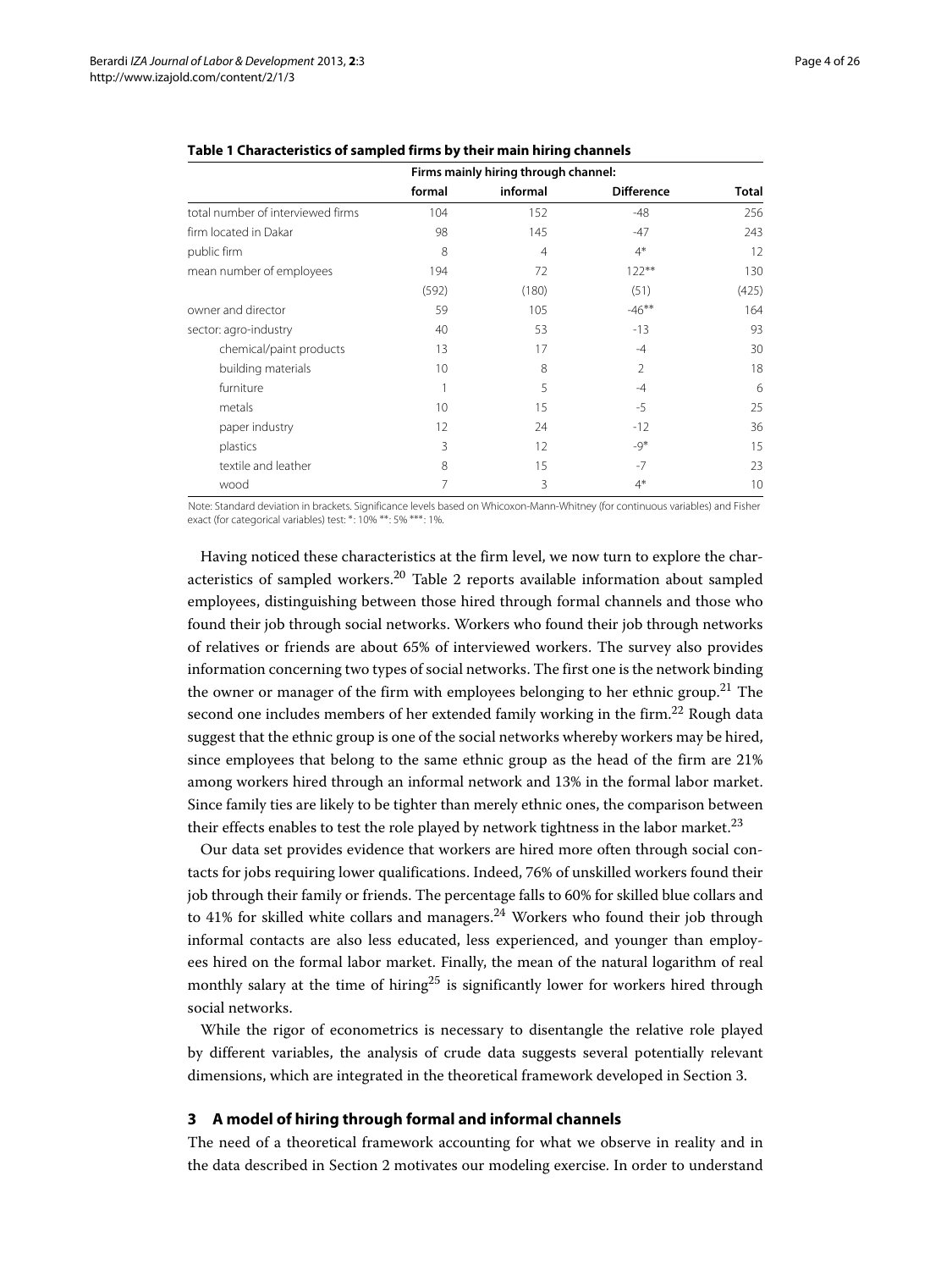|                                  | Workers hired through channel: |          |                   |              |
|----------------------------------|--------------------------------|----------|-------------------|--------------|
|                                  | formal                         | informal | <b>Difference</b> | <b>Total</b> |
| number of workers                | 555                            | 1018     | $-463$            | 1573         |
| same ethnicity as firm's head    | 71                             | 214      | $-143***$         | 285          |
| same family as firm's head       | 30                             | 150      | $-120***$         | 180          |
| job: managers                    | 32                             | 23       | $9***$            | 55           |
| skilled white collar             | 101                            | 71       | $30***$           | 172          |
| skilled blue collar              | 238                            | 351      | $-113***$         | 589          |
| unskilled workers                | 183                            | 569      | $-386***$         | 752          |
| mean education (years)           | 13.0                           | 10.5     | $2.5***$          | 11.4         |
|                                  | (4.73)                         | (4.62)   | (0.26)            | (4.81)       |
| mean previous experience (years) | 5.0                            | 4.1      | $0.9***$          | 4.5          |
|                                  | (6.39)                         | (6.06)   | (0.34)            | (6.19)       |
| mean age at hiring (years)       | 29.9                           | 28.8     | $1.1***$          | 29.2         |
|                                  | (7.41)                         | (8.34)   | (0.42)            | (8.04)       |
| gender: male                     | 447                            | 840      | $-393$            | 1287         |
| marital status: married          | 377                            | 647      | $-270**$          | 1024         |
| origin: Dakar                    | 220                            | 426      | $-206$            | 646          |
| other in Senegal                 | 311                            | 546      | $-235$            | 857          |
| other                            | 24                             | 45       | $-21$             | 69           |
| weekly work hours                | 43.2                           | 43.3     | $-0.1$            | 43.2         |
|                                  | (8.51)                         | (9.98)   | (0.50)            | (9.48)       |
| mean In real monthly salary      | 11.2                           | 10.9     | $0.3***$          | 11.0         |
|                                  | (0.87)                         | (0.86)   | (0.05)            | (0.88)       |

<span id="page-4-0"></span>

| Table 2 Characteristics of sampled workers by their hiring channel |  |  |
|--------------------------------------------------------------------|--|--|
|                                                                    |  |  |

Note: Standard deviation in brackets. Significance levels based on Whicoxon-Mann-Whitney (for continuous variables) and Fisher exact (for categorical variables) test: \*: 10% \*\*: 5% \*\*\*: 1%.

the use of social networks as hiring channels, the key point is investigating why and when firms and applicants prefer to rely on them. Since adverse selection has long been investigated in the context of the hiring channel choice without managing to account for empirical evidence, we abstract from it for the sake of tractability and we focus instead on other crucial characteristics of the phenomenon that received little attention until now, like the role played by moral hazard and network characteristics. Moreover, we simultaneously take into account the choices of employers and applicants.

#### <span id="page-4-1"></span>**3.1 Basic model**

We model a formal sector firm that can hire labor either through the formal channel or from a pool of workers who are linked to that firm by a social network.<sup>26</sup> The wage is determined by the bargaining between firm *j* and worker *i*. <sup>27</sup> Assume that the outcome is determined by the Generalized Nash Bargaining Solution (Rubinstein [1982\)](#page-25-11), so that the wage paid to a worker maximizes  $(w^k - w^k)^\eta (\overline{w}^k - w^k)^{1-\eta}$ , where  $k \in \{F, N\}$  is the hiring channel.

In this function,  $\eta$  is the worker's bargaining power,  $w^k$  is the lower bound of wages that the employee is willing to accept and  $\overline{w}^k$  is the wage upper bound that the firm is prepared to pay the worker hired through channel *k*. The corresponding wage will be determined as  $w^k = \eta \overline{w}^k + (1 - \eta)w^k$ . This expression simply says that the agreed wage will be a linear combination of the two extreme points of the bargaining set, being closer to the top the higher is the worker's bargaining power. The lower and upper bounds  $w^k$  and  $\overline{w}^k$  are determined endogenously, as described below.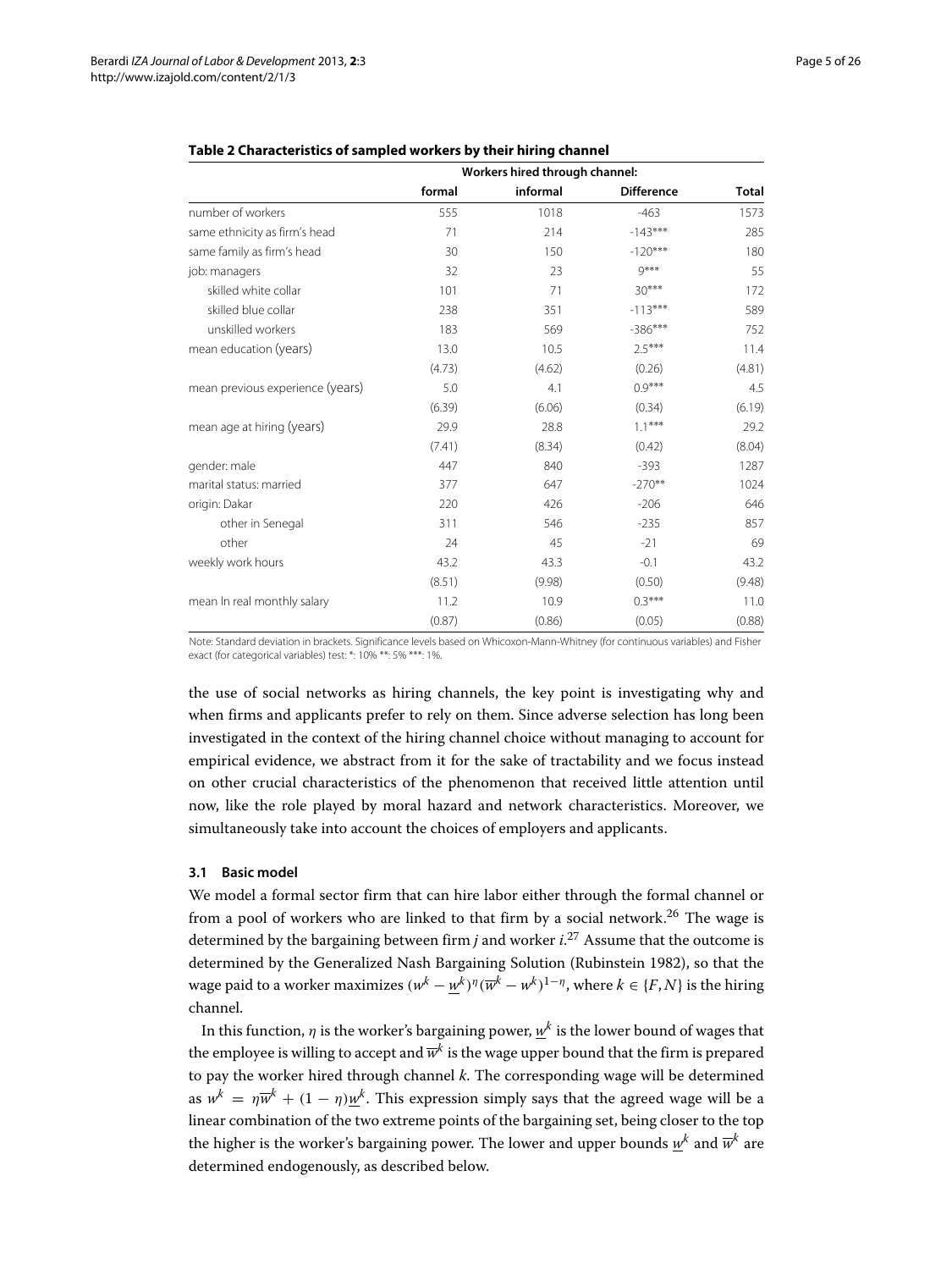We assume that the firm can observe the worker's individual output only by costly monitoring her. For the sake of simplicity, for the moment we hypothesize that the worker can either shirk or exert some effort, *i.e.*,  $e^k \in \{0, e\}$ , at per unit cost *γ*. Section [3.2](#page-7-0) develops an extension of the model where the effort exerted may be different between hiring channels  $(e^N \neq e^F)$ . Assume that the monitoring technology is such that the worker will be fired if she is caught shirking, which happens with probability  $\mu^k$  when she does. Moreover, there exists an exogenous probability of separation  $q$ , as in Shapiro and Stiglitz [\(1984\)](#page-25-8)<sup>28</sup>.

Denote  $U^k$  the life-time expected utility of an unemployed worker and  $E^k$  the life-time expected utility of a worker employed through hiring channel *k*. The Bellman equation for a worker hired through the formal channel and not shirking at steady state is:

<span id="page-5-3"></span><span id="page-5-1"></span>
$$
rE_{no-shirking}^F = w^F - \gamma e - q \left( E_{no-shirking}^F - U^F \right)
$$
 (1)

while that of a shirking worker hired through the same channel would be:

$$
rE_{shirling}^{F} = w^{F} - \left(q + \mu^{F}\right)\left(E_{shirling}^{F} - U^{F}\right)
$$
\n(2)

Similarly, the Bellman equation for a worker hired through a social network and not shirking at steady state is:

<span id="page-5-0"></span>
$$
rE_{no-shirking}^N = w^N + \zeta - \gamma e - q \left( E_{no-shirking}^N - U^N \right). \tag{3}
$$

Expression [\(3\)](#page-5-0) resembles [\(1\)](#page-5-1), except for the parameter  $\zeta \geq 0$ . The latter represents the non-monetary gains that a worker may derive from working with or for a member of her social networks. This parameter captures the benefits that the worker can get from being an active member of the network, including gifts in special occasions like weddings and various kinds of help. <sup>29</sup> The Bellman equation for a worker hired through social networks and shirking at steady state would be:

<span id="page-5-2"></span>
$$
rE_{shirking}^N = w^N + \zeta - \mu^N \varphi - (q + \mu^N) \left( E_{shirking}^N - U^N \right). \tag{4}
$$

In expression [\(4\)](#page-5-2) two additional parameters play a role with respect to expression [\(2\)](#page-5-3): the aforementioned potential non-monetary gains (*ζ* ) and network tightness (*ϕ*), which is the strength that characterizes its links. The idea is that a worker hired through a social network may feel peer pressure by members of her hiring channel not to compromise its reputation and, if she is caught shirking, she will be punished by the network that served as hiring channel to an extent that depends on network tightness. Finally, the Bellman equation for an unemployed worker at steady state is  $rU^{k} = a\left(E^{k} - U^{k}\right)$ , where unemployment benefits are assumed to be null and the job-acquisition rate *a* exogenous.

**Lemma 1** (No-Shirking Conditions)**.** *When formal and informal channels are adopted the no-shirking conditions are respectively:*

<span id="page-5-4"></span>
$$
\mu^F \ge \frac{\gamma e \left( r + a + q \right)}{w^F - \gamma e} \tag{5}
$$

<span id="page-5-5"></span>
$$
\mu^N \ge \frac{\gamma e (r+a+q)}{w^N + \zeta - \gamma e + \varphi (r+a+q)}\tag{6}
$$

The proof is provided in Appendix [A.](#page-17-0) The no-shirking conditions [\(5\)](#page-5-4) and [\(6\)](#page-5-5) suggest that the intensity of monitoring that maximizes firm's profit depends on the chosen hiring channel. This result is a direct consequence of the fact that the utility of workers depends on their hiring channel. Indeed, when a social network is adopted as hiring channel, its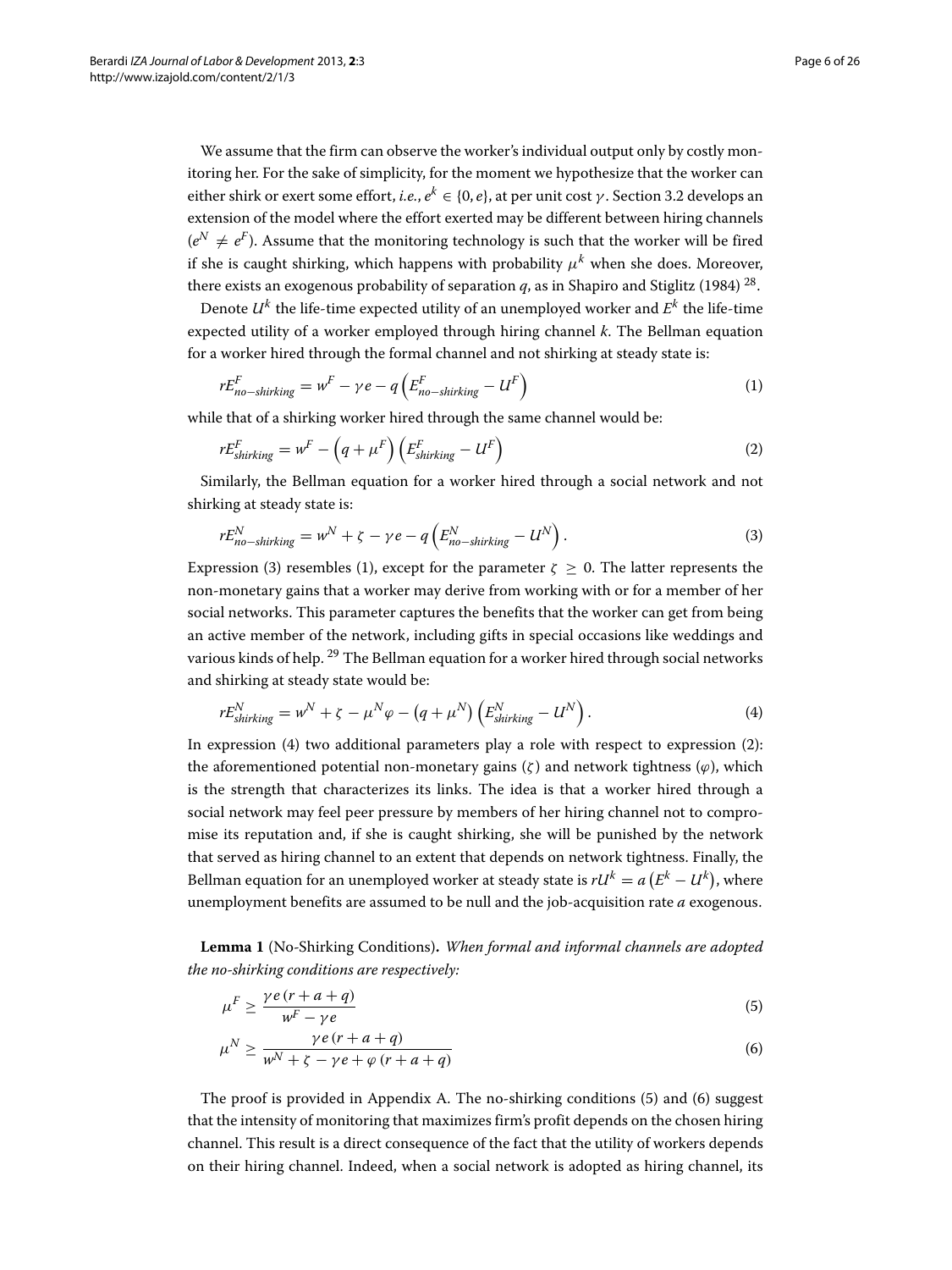tightness affects the level of monitoring inducing effort. Moreover, the larger the nonmonetary benefit enjoyed by networked workers, the lower the monitoring needed to induce their effort.

In our framework firms always induce effort, since shirking workers are not productive. The no-shirking conditions [\(5\)](#page-5-4) and [\(6\)](#page-5-5) hold as equalities, since this is the value of  $\mu^{k}$  that maximizes the firm's profit per worker when monitoring is costly. More formally, denote *ϑ* labor productivity and *ξ* the unit cost of monitoring. The Bellman equation for employing a worker hired through channel *k* at steady state, assuming that the expected discounted payoff of having a vacancy is zero, is  $r\Pi^k = \vartheta e^k - w^k - \xi \mu^k - q\Pi^k$ , such that in the case of an employee hired on the formal labor market  $(k = F) e^F = e$  if  $\mu^F \ge \frac{\gamma e(r + a + q)}{w^F - \gamma e}$ , and  $e^F = 0$  if  $\mu^F < \frac{\gamma e(r+a+q)}{w^F - \gamma e}$ , while for a worker hired through a social network (*k* = *N*)  $e^N = e$  if  $\mu^N \ge \frac{\gamma e(r+a+q)}{w^N + \zeta - \gamma e + \varphi(r+a+q)}$ , and  $e^N = 0$  if  $\mu^N < \frac{\gamma e(r+a+q)}{w^N + \zeta - \gamma e + \varphi(r+a+q)}$ .

Therefore, per worker profit when the firm hires through respectively formal and informal channel may be written at equilibrium as:

<span id="page-6-3"></span>
$$
\Pi^{F} = \frac{\vartheta e - w^{F}}{r + q} - \xi \frac{\gamma e (r + a + q)}{(w^{F} - \gamma e) (r + q)}
$$
\n
$$
\tag{7}
$$

$$
\Pi^N = \frac{\vartheta e - w^N}{r+q} - \xi \frac{\gamma e (r+a+q)}{\left[w^N + \zeta - \gamma e + \varphi (r+a+q)\right] (r+q)}\tag{8}
$$

which are assumed to be non-negative.

<span id="page-6-0"></span>**Proposition 1** (Bargaining Set)**.** *The upper and lower bound of the bargaining set are determined as follows:*

1. workers prefer <sup>a</sup> job through the informal channel if :

<span id="page-6-4"></span><span id="page-6-2"></span><span id="page-6-1"></span>
$$
w^N \ge w^F - \zeta \tag{9}
$$

2. firms prefer hiring through social networks if:

$$
w^N + \xi \frac{\gamma e (r + a + q)}{w^N + \zeta - \gamma e + \varphi (r + a + q)} \le w^F + \xi \frac{\gamma e (r + a + q)}{w^F - \gamma e} \tag{10}
$$

Proposition [1,](#page-6-0) whose proof is provided in Appendix [A,](#page-17-0) formalizes the idea that for informal hiring to take place, such a transaction must be worthwhile for both the firm and the worker. In other words, as a familiar saying suggests, 'it takes two to tango'.

**Proposition 2** (Choice of Hiring Channel)**.** *The hiring channel is determined as follows:*

- 1. informal hiring channels will be always used if:
	- $\zeta > 0$ , or
	- $\zeta = 0$  and  $\varphi > 0$ ;
- 2. informal and formal hiring channels are indifferent if  $\zeta = 0$  and  $\varphi = 0$ .

Intuitively, informal hiring channels prevail in the presence of non-monetary gains. Even in their absence, hiring through social networks is preferred when their links are strong.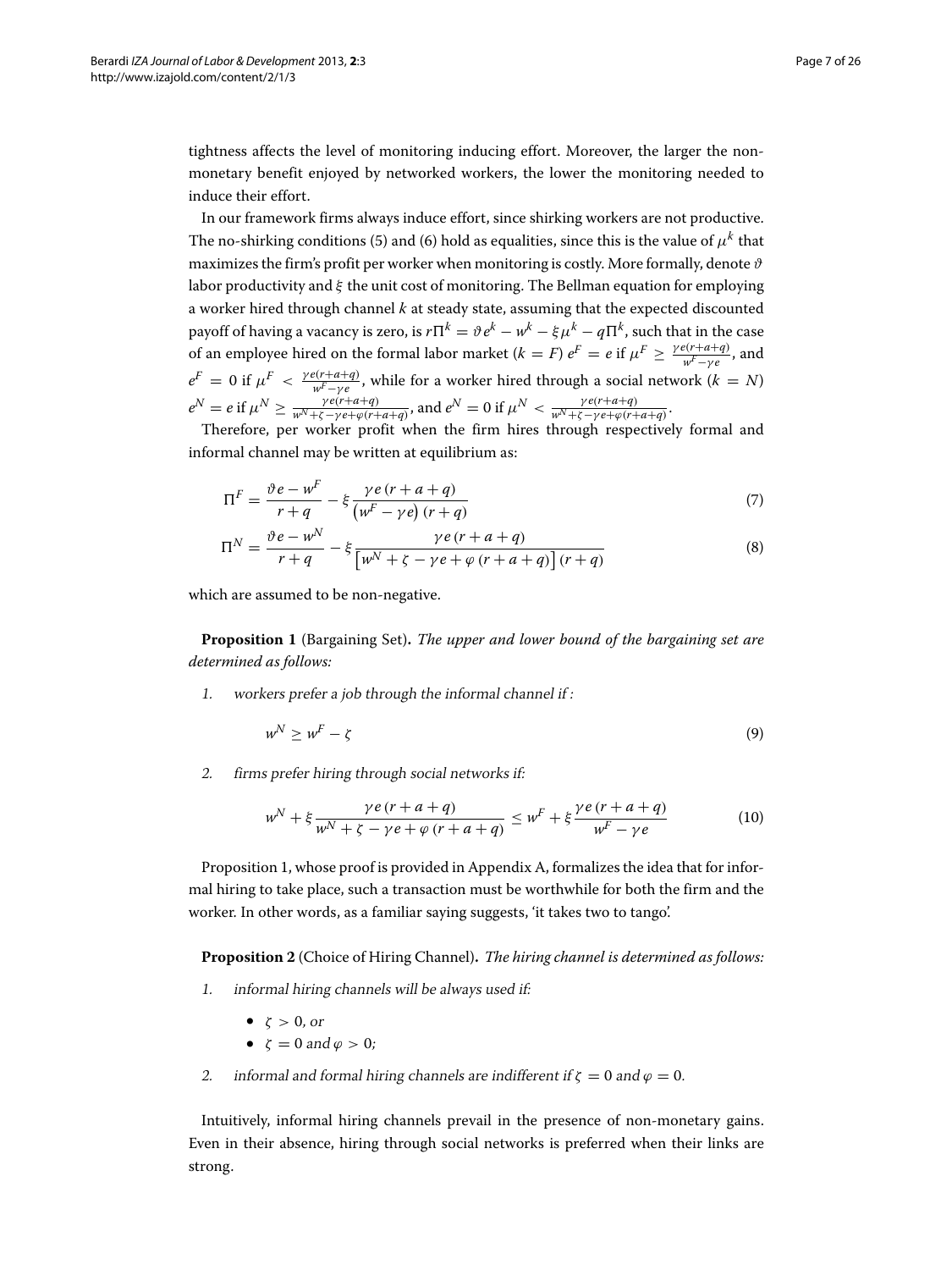Depending on the values of  $\zeta$  and  $\varphi$  workers hired through the informal channel get a wage premium or a wage penalty with respect to employees hired through the formal labor market.

<span id="page-7-1"></span>**Proposition 3** (Wage Differential)**.** *The wage differential between hiring channels is determined as follows:*

- 1. no wage penalty to workers hired through social networks is possible if  $\zeta = 0$ ;
- 2. both wage premium and penalty are possible, depending on the bargaining power, if  $\zeta > 0$ .

Proposition [3](#page-7-1) implies that when workers hired through social networks enjoy some non-pecuniary gains they may either earn a wage premium or suffer a wage penalty, consistently with the heterogeneous empirical findings discussed in Section [1.](#page-0-0) More specifically, if non-monetary benefits exist, the larger they are, the lower the minimum wage that workers hired through social networks are willing to accept  $(w^N)$  and, at the same time, the higher the maximum wage that firms are willing to pay to workers hired through social networks  $(\overline{w}^N)$ . The latter is also increasing with the tightness characterizing the network that served as hiring channel. Indeed, strong links allow firms to monitor less workers that are subject to peer pressure within their social network.

#### <span id="page-7-0"></span>**3.2 The role of culture**

We now extent the basic setting presented in Section [3.1](#page-4-1) by introducing the potential role of culture. The idea is that worker's effort and thus productivity may be influenced by how she was hired. We now assume that a worker hired through the formal channel chooses  $e^F \in \{0, e\}$ , while somebody hired through social networks  $e^N \in \{0, e + \delta \varphi\}$ . Indeed, the characteristics of the social network whereby a worker is hired, and namely its tightness (*ϕ*), may influence the extent of her effort.

In some contexts workers hired through social networks may be eager to reciprocate the working opportunity, while elsewhere they may feel that they don't need to exert as much effort as the others (*i.e.*, the sign of  $\delta$  is culturally driven).

In this context, the Bellman equation for a worker hired through social networks and not shirking at steady state is:

$$
rE_{no-shirking}^N = w^N + \zeta - \gamma (e + \delta \varphi) - q \left( E_{no-shirking}^N - U^N \right)
$$

while that of a worker hired through the same channel and shirking is unchanged (see expression [\(4\)](#page-5-2) in Section [3.1\)](#page-4-1). The Bellman equations for a worker hired through the formal channel respectively not shirking and shirking are not affected either and correspond to expressions [\(1\)](#page-5-1) and [\(2\)](#page-5-3) in Section [3.1.](#page-4-1)

**Lemma 2** (No-Shirking Conditions - extended to account for culture)**.** *When formal and informal channels are adopted the no-shirking conditions are respectively:*

$$
\mu^F \ge \frac{\gamma e \left( r + a + q \right)}{w^F - \gamma e} \tag{11}
$$

$$
\mu^N \ge \frac{\gamma (e + \delta \varphi) (r + a + q)}{w^N + \zeta - \gamma (e + \delta \varphi) + \varphi (r + a + q)}
$$
\n(12)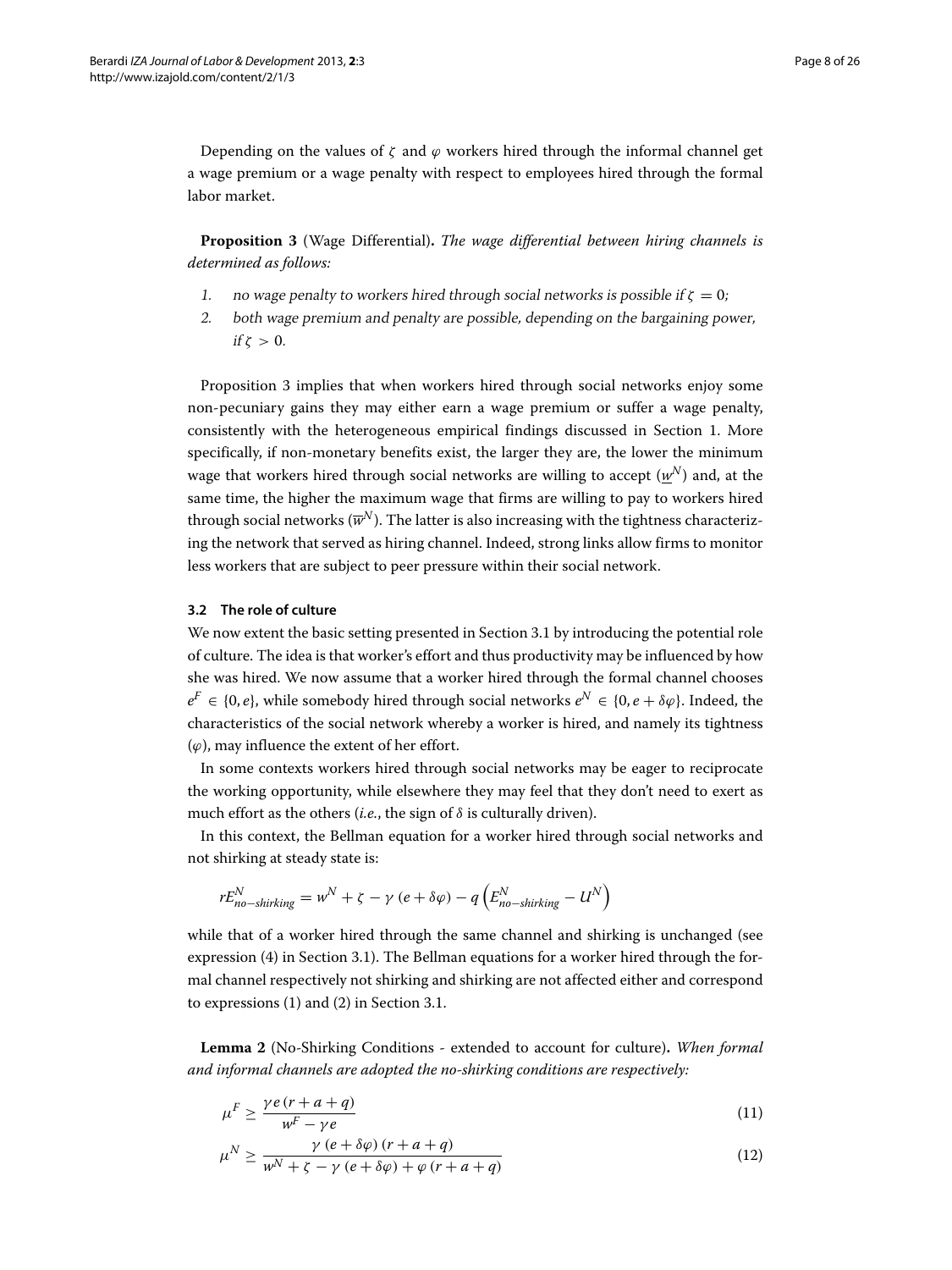If culture is allowed to play a role, the Bellman equation for employing a non-shirking worker hired through a social network at steady state is modified as follows with respect to the Section [3.1:](#page-4-1)

$$
r\Pi^{N} = \vartheta \ (e + \delta\varphi) - w^{N} - \xi \frac{\gamma (e + \delta\varphi) (r + a + q)}{w^{N} + \zeta - \gamma (e + \delta\varphi) + \varphi (r + a + q)} - q\Pi^{N}
$$

Therefore, intuitively, with respect to the basic case, when culture is such that productivity of workers hired through social networks is higher than that of workers hired through the formal channel, the lower bound of wages that workers accept  $(w^N)$  and the upper bound of wages that firms are willing to pay  $(\overline{w}^N)$  increase, and the more so the tighter the network that served as hiring channel. More formally, proposition [4](#page-8-0) specifies the acceptable range of values of the informal wage for making a transaction through this channel.

<span id="page-8-0"></span>**Proposition 4** (Bargaining Set - extended to account for culture)**.** *The upper and lower bound of the bargaining set are determined as follows:*

1. workers prefer <sup>a</sup> job through the informal channel if:

$$
w^N \ge w^F - \zeta + \gamma \delta \varphi \tag{13}
$$

2. firms prefer hiring through social networks if:

$$
w^N - \vartheta \delta \varphi + \xi \frac{\gamma (e + \delta \varphi) (r + a + q)}{w^N + \zeta - \gamma (e + \delta \varphi) + \varphi (r + a + q)} \le w^F + \xi \frac{\gamma e (r + a + q)}{w^F - \gamma e}
$$
\n(14)

If the monitoring cost is relatively low and the cultural context is such that workers hired through social networks are willing to exert extra effort to reciprocate (*δ >* 0), the upper bound is increasing with network tightness, reciprocity, and productivity. If instead networked workers exert less effort than employees hired through the formal channel  $(\delta \langle 0 \rangle$ , the upper bound is decreasing with network tightness, the extent of favoritism (*i.e.*, the absolute value of *δ*), and productivity.

At the other end of the range, the lower bound is smaller the larger the non-monetary benefits that the worker gets. When workers hired through social networks are eager to reciprocate the working opportunity, the lower bound increases with network tightness, while it decreases when networked workers exert less effort.

Figure [1](#page-9-0) depicts the set determined by proposition [4.](#page-8-0) For wages beyond  $\hat{\mathbf{w}}^F$ , defined as the point where  $\overline{w}^N$  and  $w^N$  coincide, workers do not want a job through social networks because firms are not willing to pay them enough through such hiring channel. Only within the area labeled 'informal hiring channel' both sides are willing to use informal channels.

**Proposition 5** (Choice of Hiring Channel - extended to account for culture)**.** *When δ >* 0 *(i.e., in a culture of gratitude),*

- 1. informal hiring channels will be used:
	- always if  $\vartheta \ge \gamma \zeta/\delta\varphi$ , or
	- only when  $w^F$  is below the threshold level  $\widehat{w}^F$  if  $\vartheta + \zeta/\delta\varphi < \nu$ ;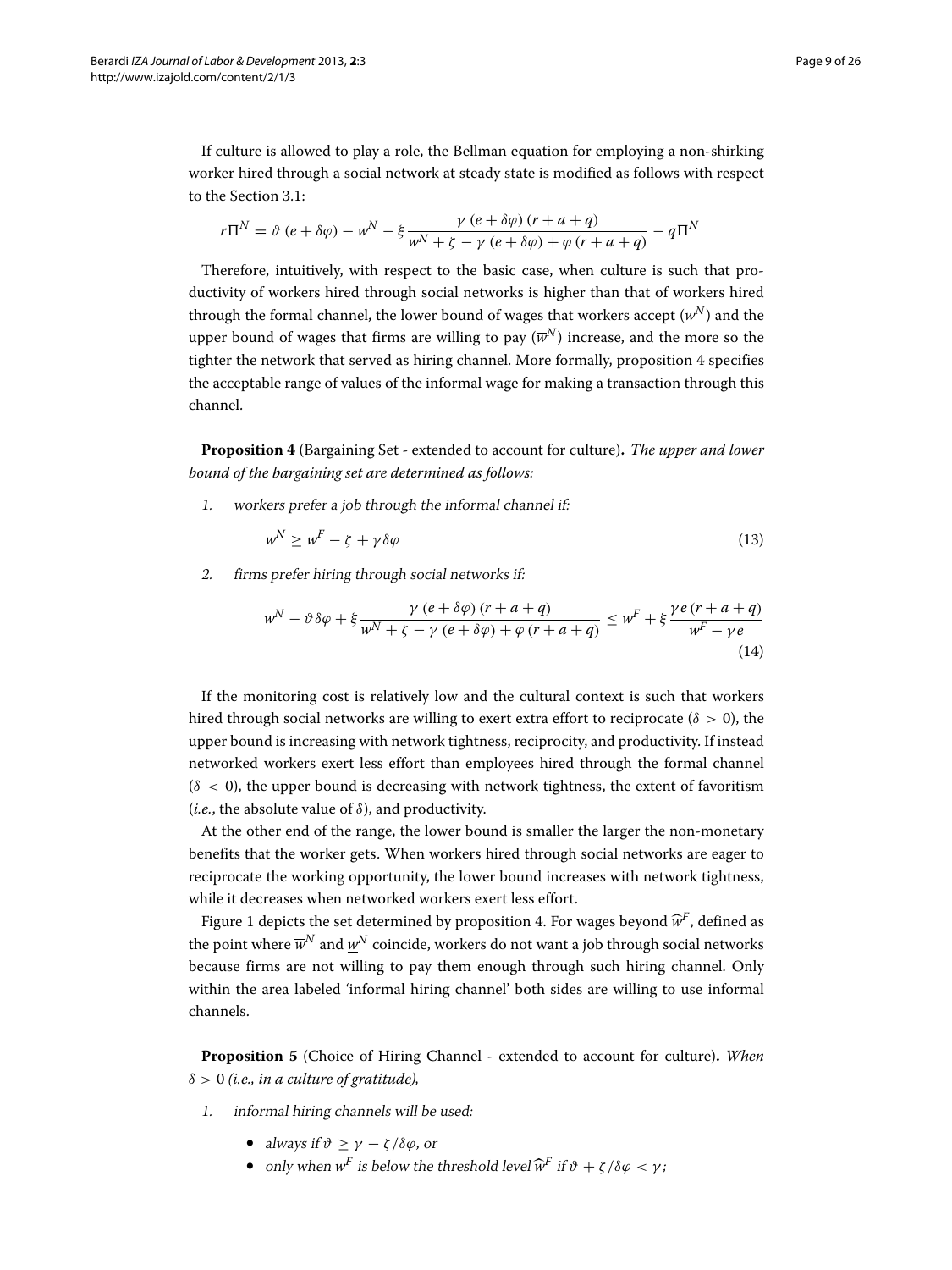

- <span id="page-9-0"></span>2. informal and formal hiring channels are indifferent if  $\vartheta + \zeta/\delta\varphi < \gamma$  and  $w^F = \widehat{w}^F$ ;<br>3. formal hiring channels will be used otherwise.
- formal hiring channels will be used otherwise.

*When δ <* 0 *(i.e., in a culture of favoritism),*

- 1. informal hiring channels will be used:
	- always if  $\gamma \ge \vartheta + \zeta/\delta\varphi$ , or
	- only when  $w^F$  is below the threshold level  $\widehat{w}^F$  if  $\gamma \zeta/\delta \varphi < \vartheta$ ;
- 2. informal and formal hiring channels are indifferent if  $\gamma \zeta/\delta\varphi < \vartheta$  and  $w^F = \widehat{w}^F$ ;<br>3. formal hiring channels will be used otherwise.
- formal hiring channels will be used otherwise.

Indeed, only informal hiring channel are used when the area labeled 'informal hiring channel' becomes open-ended, that is when either  $\zeta > \varphi \delta(\gamma - \vartheta)$  or, if  $\zeta \to 0$ , when  $\delta(\gamma - \vartheta) \leq 0$ . Intuitively, the first condition suggests that social networks prevail as hiring channel when non-monetary gains from informal hiring are substantial. Since in developing countries social networks are often very important and informal exchanges widespread, the relative weight of non-monetary benefits versus salary may be substantial. Therefore, our theoretical framework predicts that informal hiring channels should be even more common in developing countries than in industrialized countries. At the same time, since the same non-monetary gains impact on workers' utility more if their salary is lower, social networks should be more often adopted as hiring channel for less skilled jobs.

Even when networks do not provide high non-monetary benefits, only informal hiring channels are adopted if  $\vartheta \geq \gamma$  when  $\delta > 0$  and if  $\gamma \geq \vartheta$  when  $\delta < 0$ . If the spread between productivity and cost of effort of a worker is increasing with her skills, our framework predicts that informal hiring channels should be preferred to fill skilled vacancies, when the culture is such that a worker hired through a social network reciprocates the working opportunity by exerting more effort than workers hired through the formal channel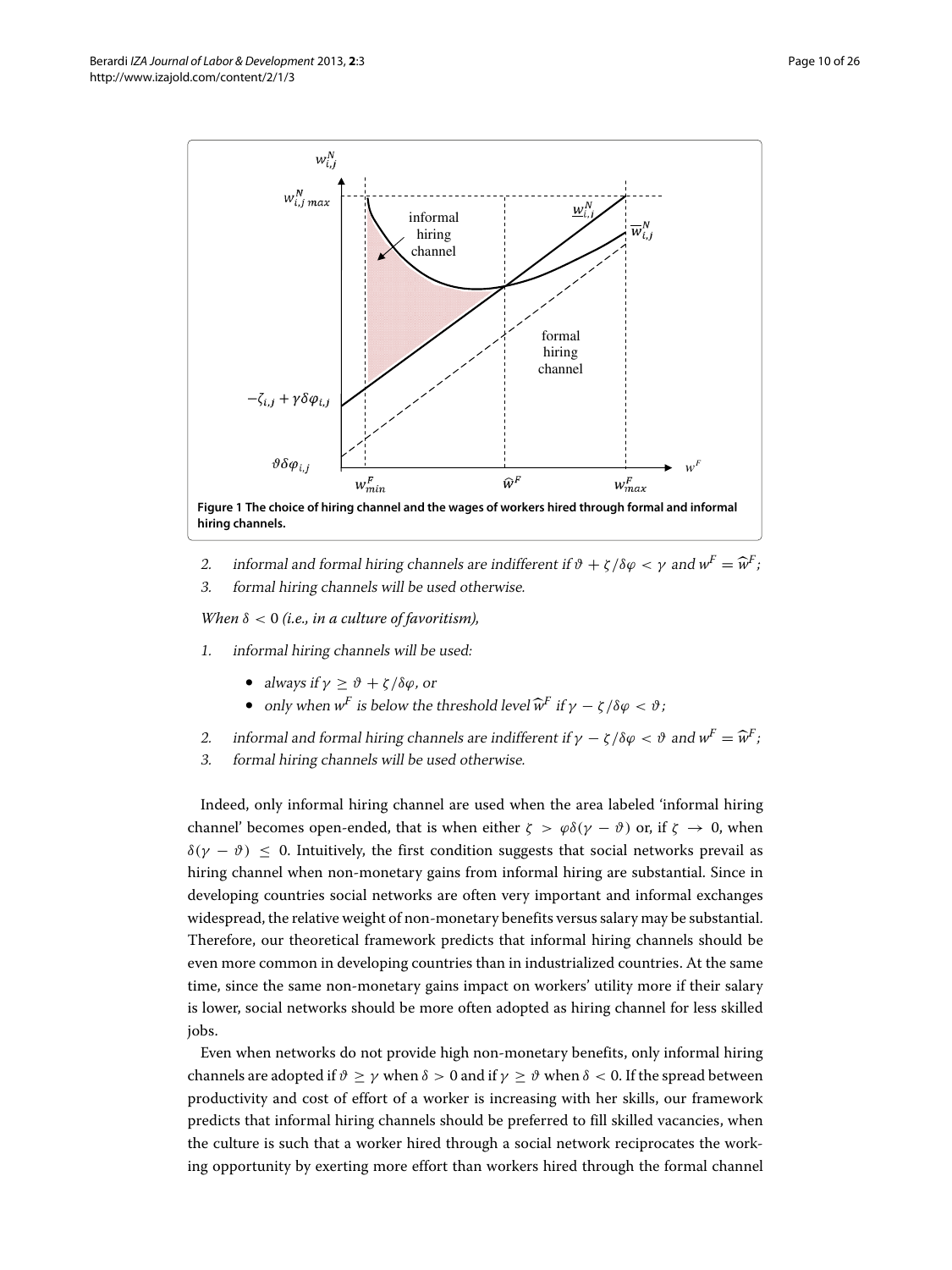(*δ >* 0). At the same time, in contexts of favoritism (*δ <* 0) they should be preferred for unskilled jobs, while skilled vacancies should be filled through formal channels.

Figure [1](#page-9-0) shows that the stronger the willingness to reciprocate a job opportunity obtained through social networks and the tightness of the social network adopted as hiring channel, the higher can be the wage of a worker hired through informal channels. The opposite is true the stronger the culture of favoritism and the tighter the social network adopted as hiring channel. When the bargaining power is limited, the salary earned by workers hired through the informal channel decreases with the non-monetary gains workers enjoy, while, if networked employees have strong bargaining power, the effect is weaker and the more so the larger the non-monetary gains.

We now formally assess when workers hired through the informal channel get a wage premium or a wage penalty with respect to employees hired through the formal channel.

<span id="page-10-1"></span>**Proposition 6** (Wage Differential - extended to account for culture)**.** *When δ >* 0*,*

- 1. both wage premium and penalty are possible, depending on the bargaining power, if *ζ > γ δϕ*;
- 2. only wage premium to workers hired through social networks is possible if *ζ < γ δϕ*.

*When δ <* 0*,*

1. both wage premium and penalty are possible, depending on the bargaining power.

Proposition [6](#page-10-1) suggests, that depending on the parameter values, informal hiring channels may have either positive or negative consequences on salaries, as hinted by the empirical literature. In particular, wage penalties should be more likely in contexts of favoritism and wage premia in the opposite case.<sup>30</sup> Even in case of low bargaining power, workers hired through social networks earn for sure wage premia when they reciprocate the working opportunity by exerting more effort than workers hired through formal channels if non-monetary gain don't exist. In such a culture, the value of wage premia are *ceteris paribus* positively affected by network tightness and the intensity of reciprocity. On the other hand, in contexts of favoritism, workers hired through informal hiring channels can get wage premia only if the bargaining power is particularly strong.

#### <span id="page-10-0"></span>**4 Hiring channel choice and wage differentials in Senegal**

The model developed in Section [3](#page-3-0) provides a theoretical framework to understand the different mechanisms that may play a role in the choice of hiring channel and the way it affects wages. In particular, it explains why wither informal or formal hiring channels are preferred and wither positive or negative wage differentials emerge for workers hired through social networks, depending on circumstances. The model predicts that, conditional on being employed, in favoritism contexts social networks are likely to be adopted as hiring channels for unskilled jobs and to result in wage penalties and even more, the stronger the ties, while otherwise the opposite happens.

We now turn to empirically analyze in a concrete case whether the choice of hiring channel and wage differentials are consistent with the theoretical predictions either in a favoritism or in a reciprocity context. We exploit the Senegalese data to investigate the determinants of hiring channel choice and wage differentials imputable to the hiring channel.31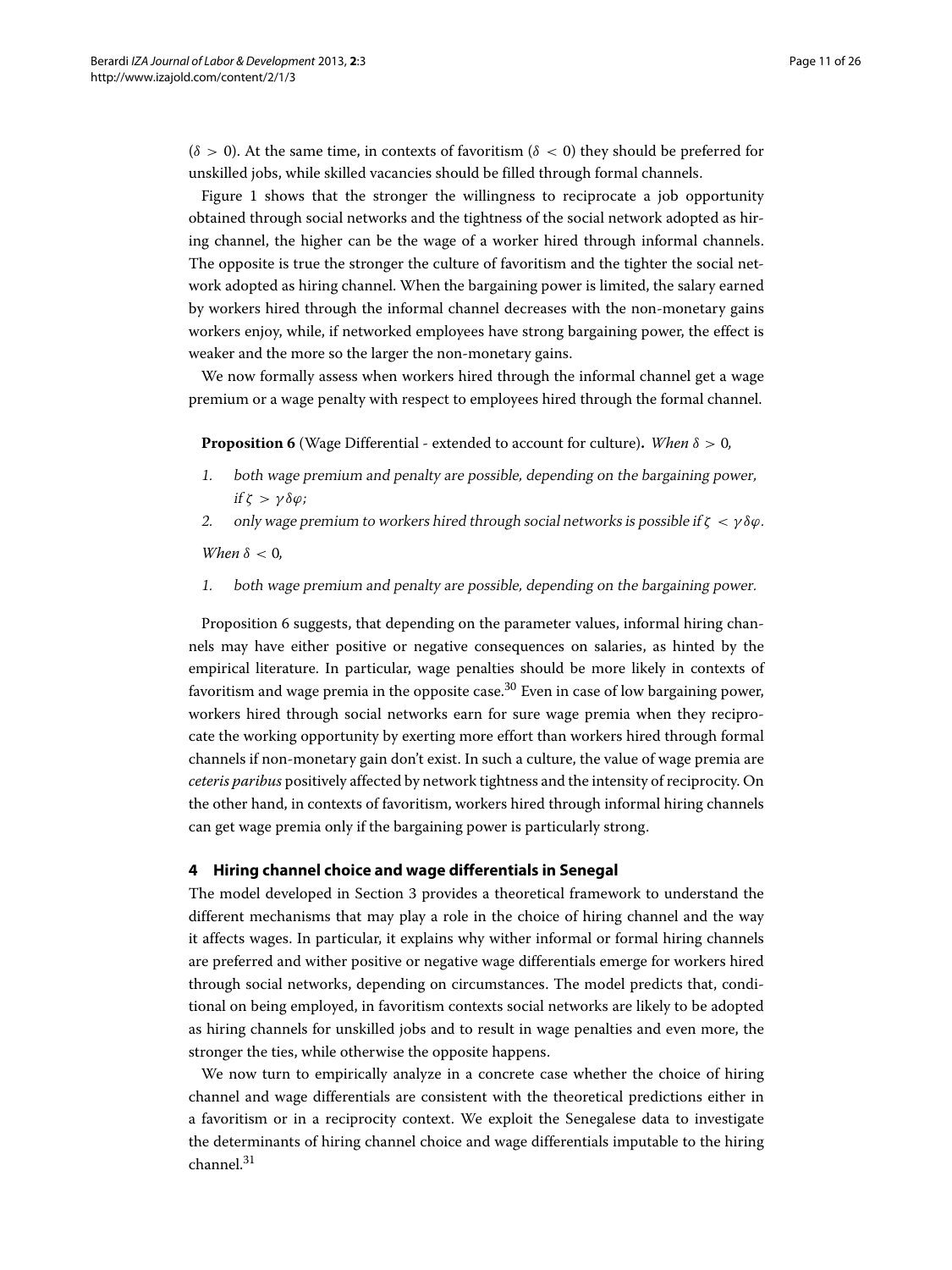A fundamental concern undermines the analysis: is the hiring channel choice exogenous to unobservable determinants of wage? If hiring channel and salary share some unobservable determinants, sample selection<sup>32</sup> biases the estimation of coefficients. If for instance less able individuals are more likely to be hired through social networks than through formal channels and therefore receive lower wages *ceteris paribus*, then failing to control for this correlation would yield biased estimates of the impact of hiring channel on wages.

Besides the potential sample selection bias, a further concern is that the hiring channel may have an indirect impact on the salary through the standard wage determinants. For example, the role played by a worker's education on her wage may be weaker for an applicant hired through social networks than for one hired on the formal labor market. The econometric framework addressing at the same time the endogenous sample selection and the switching impact that wage determinants may have for workers hired through different channels is the endogenous switching model (see Heckman [1979\)](#page-25-12). Roughly speaking, it is a treatment effect model that allows for a full set of interaction terms between the hiring channel and the standard determinants of wage. Some details on the endogenous switching econometric model are given in Appendix [B.](#page-18-0)

#### <span id="page-11-3"></span>**4.1 Specification of estimation**

To take advantage of the richness of the available data, we take into account not only variables at the individual level as in the standard endogenous switching model , but also firms' characteristics. $33$  Therefore, the system of equations of interest is as follows:

$$
ln w_{i,j}^F = \beta_{worker}^F X_i + \beta_{firm}^F \Xi_j + \epsilon_{i,j}^F
$$
\n(15)

$$
ln w_{i,j}^N = \beta_{worker}^N X_i + \beta_{firm}^N \Xi_j + \epsilon_{i,j}^N \tag{16}
$$

<span id="page-11-2"></span><span id="page-11-1"></span><span id="page-11-0"></span>
$$
H_{i,j}^* = \gamma Z_{i,j} + u_{i,j} \tag{17}
$$

where the dependent variable of the wage regressions is the natural logarithm of the real monthly wage at the time of hiring,  $X_i$  are the regressors at worker *i* level,  $\Xi_i$  the characteristics of firm *j*, and  $Z_{i,j}$  includes  $X_i$ ,  $\Xi_j$  and potentially instrumental variables that allow the parametric identification. In particular, the vector  $X_i$  is represented by worker *i*'s years of education and experience before the current job, gender, marital status, place of origin, number of hours worked per week, $34$  type of vacancy filled when hired, whether worker *i* is a relative of firm's manager or owner, or does not, but belongs to her ethnic group. The vector  $\Xi_i$  includes firm *j's* size, sector, and three dummy variables taking unit value respectively if firm *j* is located in Dakar, if a large share of its capital belongs to the State, and if its owner personally runs the firm (see Table [6](#page-20-0) in Appendix [B](#page-18-0) for a summary of variables).

While the available data allow controlling for a great variety of observable characteristics both at worker and firm level, it may still be the case that some unobserved characteristics differ between individuals hired through different hiring channels. The best available exclusion restriction is a dummy taking unit value when a worker was over 40 years old when hired.<sup>35</sup> The identifying assumption is that this variable is legitimately excluded from wage regressions [\(15\)](#page-11-0) and [\(16\)](#page-11-1), but significant in the selection equation [\(17\)](#page-11-2). While by definition this hypothesis is not testable, economic reasoning supports our choice of this exclusion restriction. Indeed, it is standard to posit that age should not be relevant in wage determination once experience and education are accounted for.<sup>36</sup>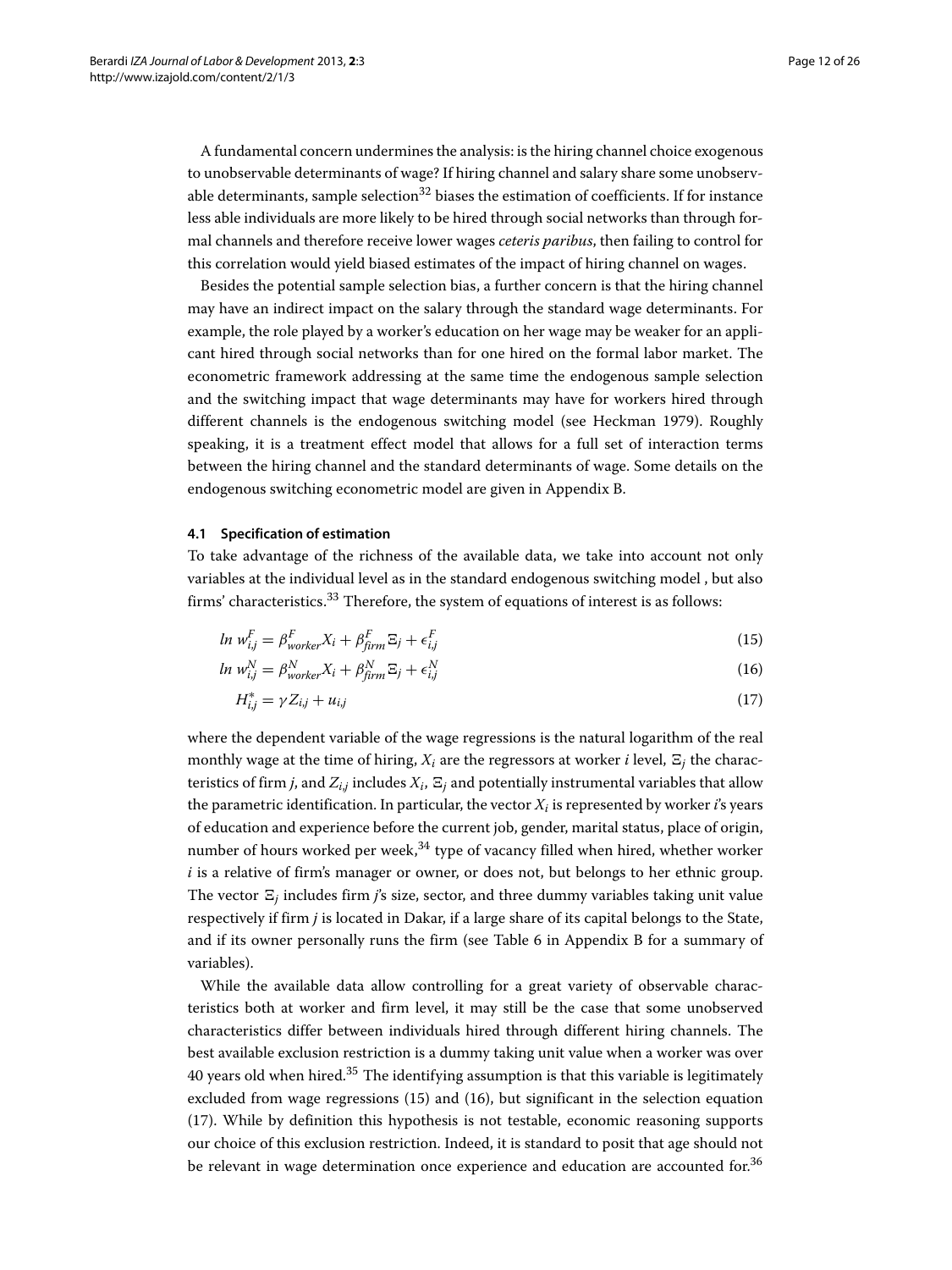The hypothesis that relatively old workers<sup>37</sup> looking for a job are more likely to be hired through informal rather than formal channels is supported by Delattre and Sabatier [\(2007\)](#page-24-2) and it is consistent with our theoretical framework in contexts of favoritism. Indeed, older people have larger and tighter social networks available than younger workers. Moreover, the burden of reconversion of their competences, which is required by a new working environment, tends to increase the spread between their productivity and their cost of effort with respect to younger workers, so that formal hiring channels are hardly used, while peer pressure consequent to the adoption of informal hiring channels may compensate it.

Finally, the observed dichotomous realization of the latent variable *H*∗ *<sup>i</sup>*,*<sup>j</sup>* is whether each sampled worker was hired through social networks ( $H_{i,j} = 1$ ) or not ( $H_{i,j} = 0$ ):

$$
H_{i,j} = \begin{cases} 1 & \text{if } H^*_{i,j} > 0 \\ 0 & \text{otherwise} \end{cases}
$$

#### **4.2 Econometric results**

Table [3](#page-13-0) shows the results for the simultaneous estimation of equations [\(15\)](#page-11-0), [\(16\)](#page-11-1), and [\(17\)](#page-11-2). The second column of the table reports the coefficients of the determinants of the hiring channel, which correspond to the vector of parameters *γ* in equation [\(17\)](#page-11-2). The determinants of salary for workers hired through social networks, corresponding to *β<sup>N</sup>* s in equation [\(16\)](#page-11-1), are reported column four. Those for employees hired through formal channels, corresponding to  $\beta^F$ s in equation [\(15\)](#page-11-0), are presented in the sixth column.

Our main object of interest in Table [3](#page-13-0) is the type of social network whereby a worker is hired. A relative of the owner or manager of the firm *ceteris paribus* has significantly greater chances of being hired through informal hiring channels. At the same time, relatives suffer a substantial wage penalty.<sup>38</sup> The role played by kinship, possibly the tightest existing network, reflects the theoretical prediction of our framework that the tighter the social network that serves as hiring channel, the larger the potential wage penalties suffered by networked workers, in contexts where favoritism is widespread.<sup>39</sup> Indeed, the fact of belonging to the same ethnic group as the firm's head (without being a relative) has not significant impact once kinship is taken into account.

Table [3](#page-13-0) clearly indicates that the use of social networks as hiring channel greatly varies with the type of vacancy to be filled, a stylized fact described in Section [1.](#page-0-0) Unskilled workers have a significantly higher probability of being hired through social networks than skilled blue collars (the category of reference), while the opposite is true for skilled white collars. Such result verifies the theoretical implications of the model that are developed in Section [3.2.](#page-7-0) If the spread between productivity and cost of effort of workers is decreasing with their skills, and the potential non-monetary gains quite large with respect to unskilled workers' monetary wage, networks are likely to be adopted as hiring channel despite favoritism, while the opposite is true for skilled white collar workers. Managers are not significantly more likely to be hired through formal rather than informal channels, probably because the two countervailing effects, namely large non-monetary benefits and high productivity combined with very costly monitoring, compensate each other.

Whatever the hiring channel, the coefficients of the wage regressions realistically show that a worker earns significantly more if hired as manager or a skilled white collar and less if hired as unskilled worker than if she is hired as skilled blue collar. However, the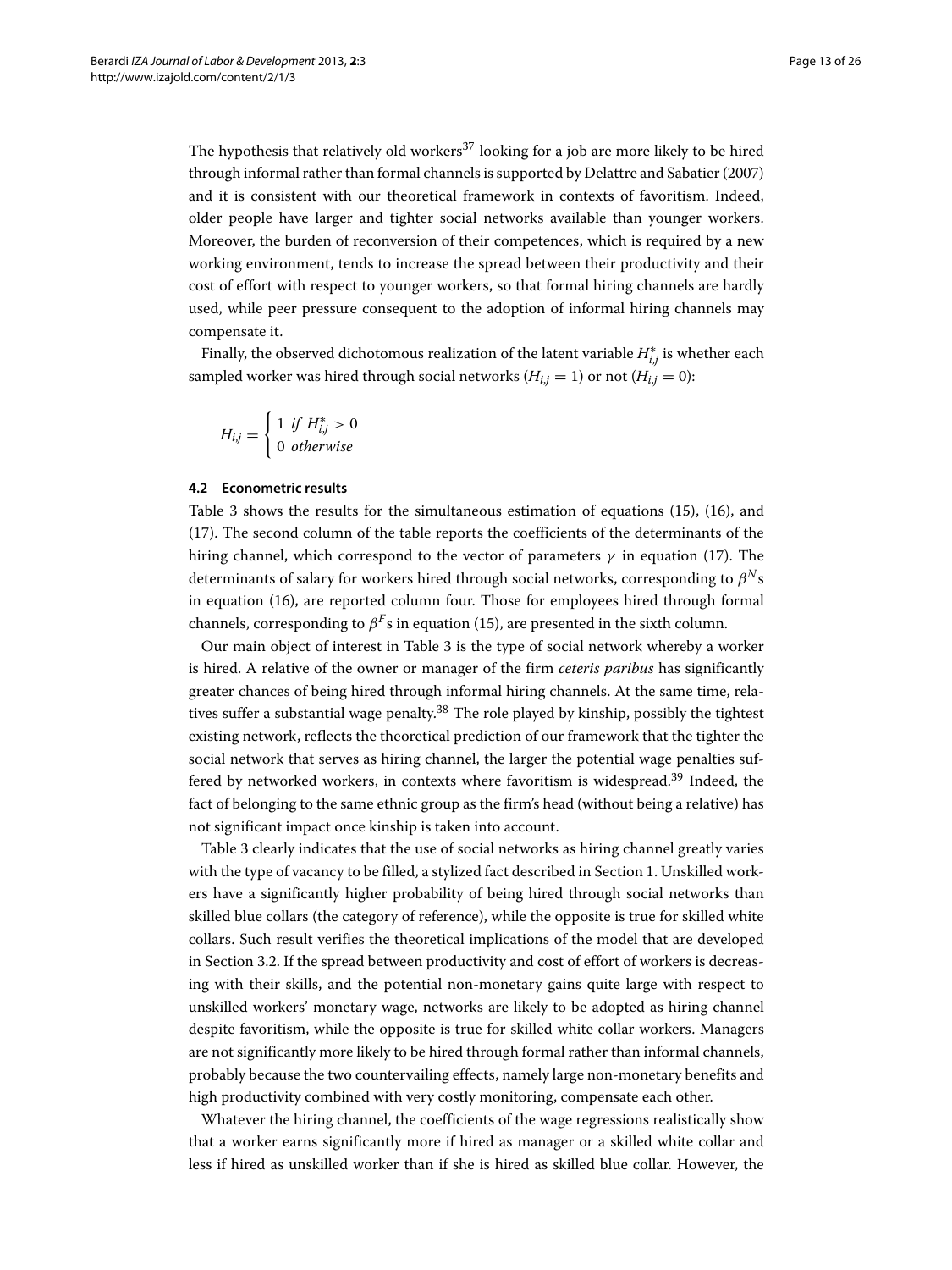|                                    | Choice of       |         |                 |                | Wage regression for workers |         |
|------------------------------------|-----------------|---------|-----------------|----------------|-----------------------------|---------|
|                                    | informal hiring |         |                 | hired through: |                             |         |
|                                    | channel         |         | social networks |                | formal channel              |         |
| same family as firm's head         | $0.476***$      | (0.151) | $-0.297**$      | (0.133)        | $-0.216*$                   | (0.115) |
| only same ethnicity as firm's head | 0.081           | (0.154) | 0.025           | (0.089)        | 0.178                       | (0.113) |
| job: manager                       | $-0.458$        | (0.287) | $0.629*$        | (0.335)        | $0.486***$                  | (0.107) |
| skilled white collar               | $-0.336**$      | (0.145) | $0.436***$      | (0.138)        | $0.197**$                   | (0.101) |
| unskilled                          | $0.252**$       | (0.112) | $-0.434***$     | (0.075)        | $-0.192**$                  | (0.087) |
| education (years)                  | $-0.030**$      | (0.012) | $0.040***$      | (0.010)        | $0.057***$                  | (0.009) |
| previous experience (years)        | $-0.063***$     | (0.019) | $0.043***$      | (0.017)        | $0.025*$                    | (0.015) |
| previous experience sq. (years)    | $0.002***$      | (0.001) | $-0.002**$      | (0.001)        | $-0.001$                    | (0.001) |
| age over 40 at hiring              | $0.304**$       | (0.141) |                 |                |                             |         |
| origin: Dakar                      | $-0.054$        | (0.265) | 0.134           | (0.217)        | 0.040                       | (0.259) |
| other in Senegal                   | $-0.215$        | (0.266) | 0.100           | (0.074)        | 0.044                       | (0.257) |
| married                            | 0.108           | (0.092) | 0.100           | (0.074)        | $0.162***$                  | (0.066) |
| gender: male                       | $-0.042$        | (0.114) | $-0.019$        | (0.083)        | 0.064                       | (0.087) |
| hours worked                       | 0.005           | (0.005) | 0.000           | (0.003)        | 0.003                       | (0.004) |
| firm located in Dakar              | $-0.397*$       | (0.211) | $0.654***$      | (0.215)        | $0.721***$                  | (0.190) |
| In of n.employees                  | $-0.110***$     | (0.039) | $0.132***$      | (0.032)        | $0.058**$                   | (0.029) |
| owner and director                 | 0.110           | (0.110) | $-0.126*$       | (0.073)        | $-0.052$                    | (0.073) |
| TFP at hiring                      | 0.015           | (0.156) | $0.360***$      | (0.120)        | $0.477***$                  | (0.126) |
| public firm                        | 0.051           | (0.253) | $-0.037$        | (0.230)        | $-0.010$                    | (0.131) |
| intercept                          | $1.260***$      | (0.469) | 9.675***        | (0.328)        | $9.000***$                  | (0.398) |
| sector dummies                     | yes             |         | yes             |                | yes                         |         |
| $\rho_N$                           | $-0.747***$     | (0.256) |                 |                |                             |         |
| $\rho_F$                           | $-0.142$        | (0.270) |                 |                |                             |         |
| Log-likelihood                     | $-1844.84$      |         |                 |                |                             |         |
| Wald $\chi^2_{26}$                 | 128.49          |         |                 |                |                             |         |
| N                                  | 1139            |         |                 |                |                             |         |

<span id="page-13-0"></span>**Table 3 Endogenous switching model: determinants of the choice of hiring channel and of the wage for workers hired through formal and informal hiring channels**

Note: Robust Standard Errors in brackets, clustered by firm.

Significance levels: \*: 10% \*\*: 5% \*\*\*: 1%.

magnitude of the coefficients differs between hiring channels, a point that we will further investigate later on in this section.

Longer education is associated with a lower probability of being hired through social networks and the use of informal hiring channels is a decreasing and convex function of experience prior hiring.<sup>40</sup> This feature is consistent with the prediction of our theoretical framework that higher productivity increases the incidence of formal channels. Education and experience, the classical Mincerian wage determinants, as expected significantly increase wages, whatever the hiring channel whereby a worker was hired.

As argued in Section [4.1,](#page-11-3) even controlling for workers' experience, people over 40 years old are significantly more likely to have found their job through informal rather than formal channels, consistently with the observation that elder people seldom get a job on the formal labor market, a phenomenon rationalized by our theoretical framework.

We control for marital status, which is not a significant determinant of the hiring channel and does not affect wages of workers hired through social networks. However, workers hired on the formal labor market enjoy significantly higher wages if they are married.<sup>41</sup>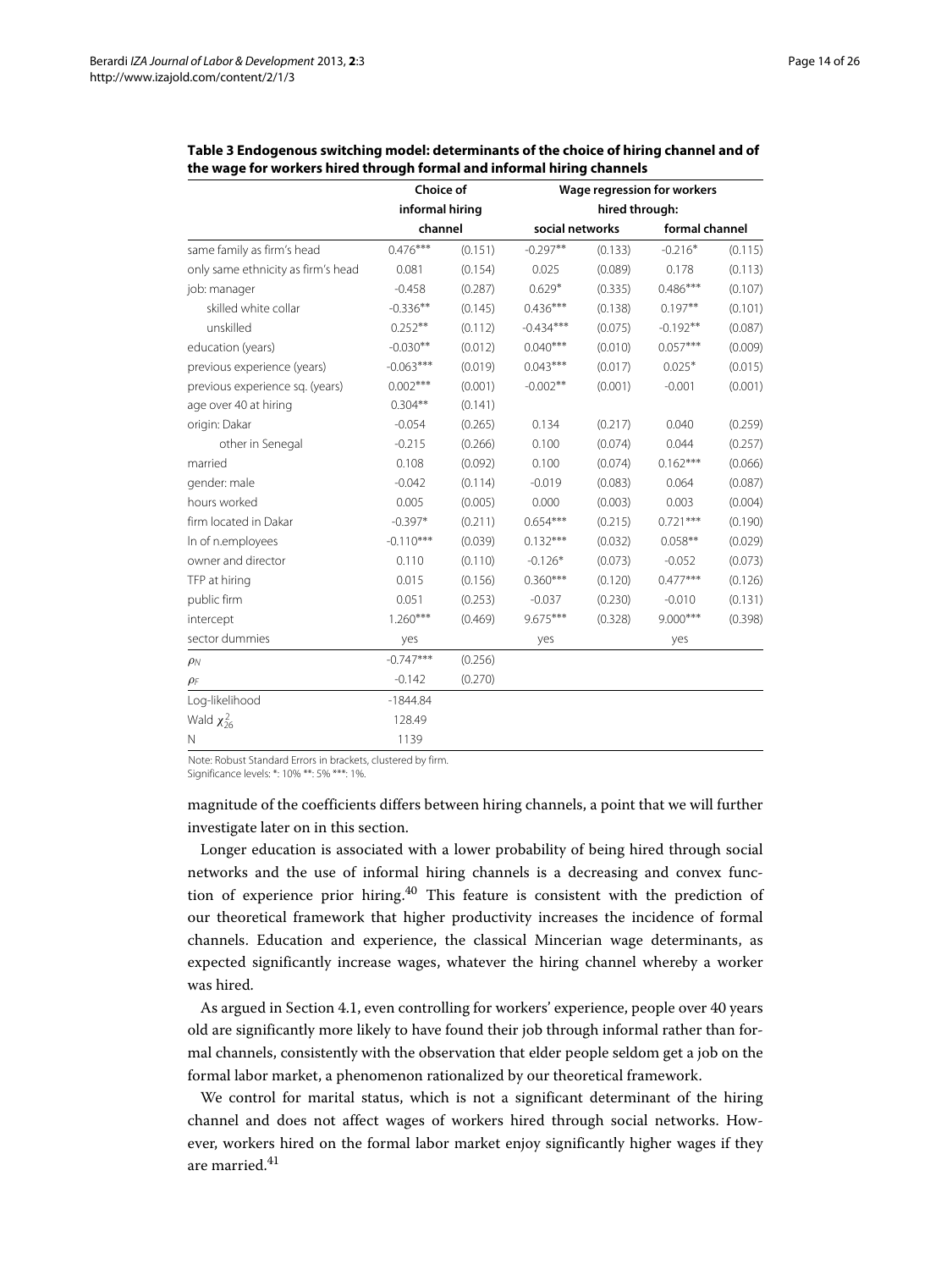Workers' gender, place of origin, and hours worked per week are maintained as control variables at the individual level, but they are never significant.

Table [3](#page-13-0) also shows that there are a number of firms' characteristics affecting the choice of the hiring channel and wages. The location of a firm in Dakar rather than in other towns decreases the likelihood of hiring somebody through informal hiring channels.<sup>42</sup> At the same time, employees working in a firm in Dakar gain significantly higher wages.<sup>43</sup>

The size of the firm, in terms of total number of employees, has a significantly negative impact on the probability of being hired through informal channels and a positive one on wages.<sup>44</sup> This is consistent with our theoretical predictions, since in small firms the recruiter and the employees tend to work closely, while in large firms peer pressure is less effective.

Workers employed by a firm run by its owner are not significantly more likely to be hired through social networks, but they earn less *ceteris paribus*. Indeed, a manager may get positive utility out of hiring people belonging to her social networks, even in cases when the choice of informal hiring channels does not maximize the firm's expected profit, and may hire too often workers through her social networks. Instead, the utility of a director who is also the owner directly depends also on firm's profit and principal-agent distortions are avoided: she uses her social networks as hiring channel only when convenient and she pays her networked employees what is needed to induce their effort and not more than that.

To account for time effects due to the fact that surveyed workers were hired in different years, we control for the total factor productivity change, which is as expected positively strongly correlated with salaries. Finally, we control for firms' public capital and sector.

At the bottom of Table [3](#page-13-0) are reported the estimated correlation coefficients between residuals of the regression for the choice of the hiring channel and for wages. The correlation between the residuals of the selection equation [\(17\)](#page-11-2) and the wage regression for workers hired through formal channels [\(15\)](#page-11-0), *ρ<sup>F</sup>* , is not significantly different from zero. However, the correlation between the residuals of the selection equation and the wage regression for workers hired through informal channels [\(16\)](#page-11-1),  $\rho_N$ , is significantly negative. Therefore, selection is endogenous and, in particular, workers hired through social networks *ceteris paribus* suffer a significant wage penalty due to unobservable determinants.

A visual way to see the wage penalty due to unobservable factors that is suffered by workers who got their job through social networks is to compare the true distribution of wage earned by workers hired through informal channels with the unconditional expected wage for the same subsample, *i.e.*,  $\mathbb{E}$  (*ln w*<sup>N</sup><sub>i,j</sub>) =  $\widehat{\beta}_{worker}^N X_i + \widehat{\beta}^N_{firm} \Xi_j$ . Figure [2](#page-15-0) shows that the true distribution of wages of the subsample of workers hired through informal channels is shifted toward lower wages with respect to the unconditional wage distribution predicted for the same workers. However, the distribution of expected wages for the subsample of workers hired through social networks conditional on the dependent variable being observed, *i.e.*,  $\mathbb E$  (*ln*  $w_{i,j}^N|H_{i,j} = N$ ) =  $\widehat{\beta}_{worker}^N X_i + \widehat{\beta}_{firm}^N \Xi_j + \widehat{\sigma}_N \widehat{\rho}_N f(\widehat{\gamma} Z_{i,j})/F(\widehat{\gamma} Z_{i,j})$ , fits quite well the true distribution of wages for the same subsample. The difference between the unconditional and the conditional expected wage distribution is precisely the negative selection effect of informal hiring channels.

In order to reach a conclusion about whether all in all informal hiring channels imply on average wage penalties in the Senegalese manufacturing sector, the switching impact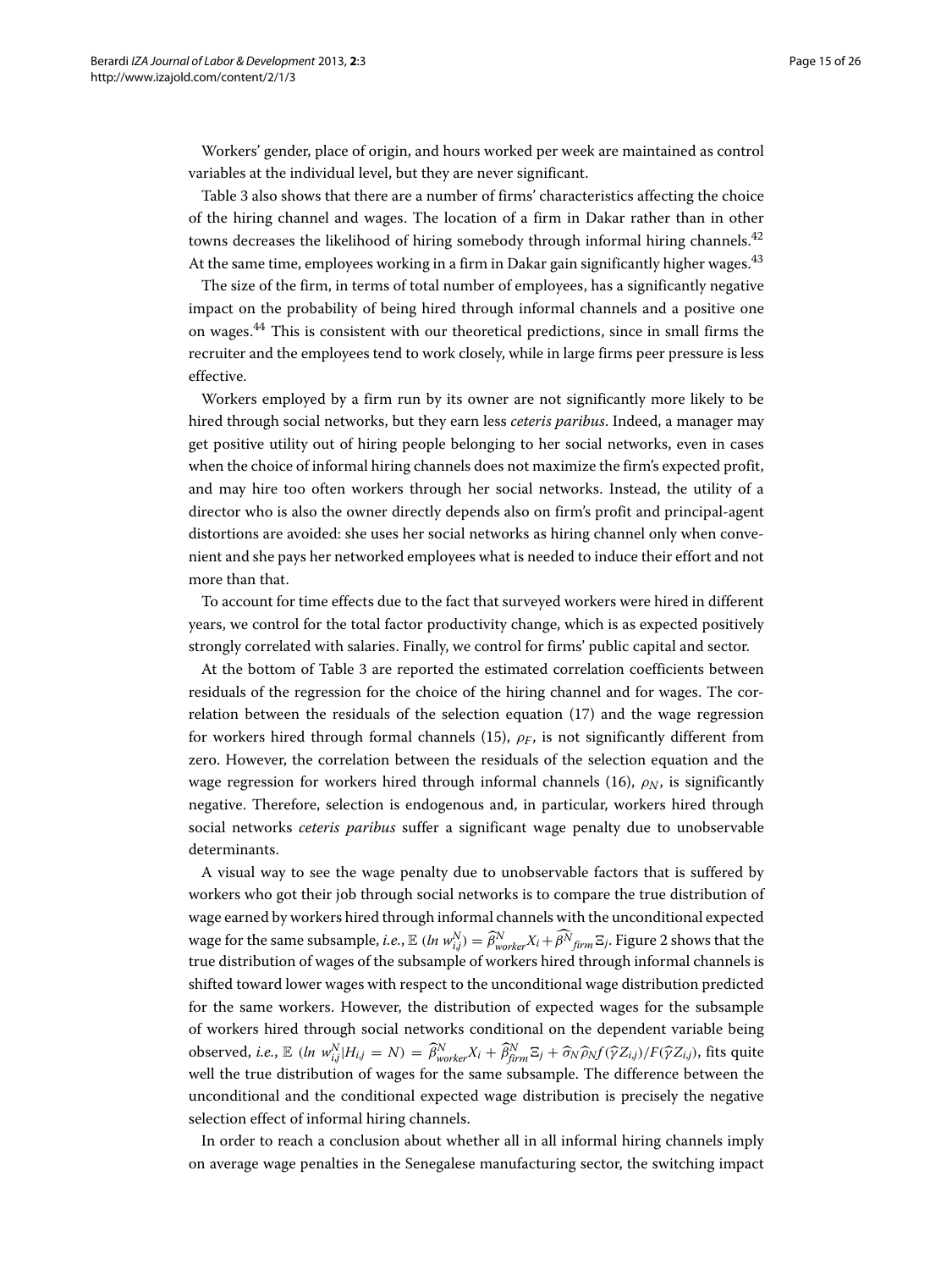

<span id="page-15-0"></span>of observable wage determinants has to be taken into account, too. We therefore compare the estimated parameters  $\widehat{\beta}^N$  and  $\widehat{\beta}^F$  of Table [3](#page-13-0) to asses whether the differences are statistically significant. Table [4](#page-15-1) shows that informal hiring channels also entail a wage penalty due to observable determinants, but only through the switching impact of unskilled jobs.

| $\widehat{\beta}^N - \widehat{\beta}^F$ |            |         |
|-----------------------------------------|------------|---------|
| same family as firm's head              | $-0.082$   | (0.254) |
| only same ethnicity as firm's head      | $-0.153$   | (0.175) |
| job: manager                            | 0.143      | (0.428) |
| skilled white collar                    | 0.239      | (0.210) |
| unskilled                               | $-0.242**$ | (0.113) |
| education (years)                       | $-0.017$   | (0.056) |
| previous experience (years)             | 0.018      | (0.040) |
| previous experience sq. (years)         | $-0.001$   | (0.002) |
| origin: Dakar                           | 0.094      | (0.328) |
| Senegal                                 | 0.056      | (0.425) |
| married                                 | $-0.062$   | (0.119) |
| gender: male                            | $-0.083$   | (0.134) |
| hours worked                            | $-0.004$   | (0.028) |
| firm located in Dakar                   | $-0.067$   | (0.335) |
| In of n.employees                       | 0.074      | (0.078) |
| owner and director                      | 0.074      | (0.110) |
| TFP at hiring                           | $-0.117$   | (0.170) |
| public firm                             | $-0.027$   | (0.239) |
| intercept                               | 0.675      | (2.538) |

<span id="page-15-1"></span>**Table 4 Switching impact of the hiring channel on wages: difference between estimated -coefficients of wage determinants for workers hired through informal and formal channels**

Note: Bootstrap Standard Errors in brackets. Significance levels: \*: 10% \*\*: 5% \*\*\*: 1%.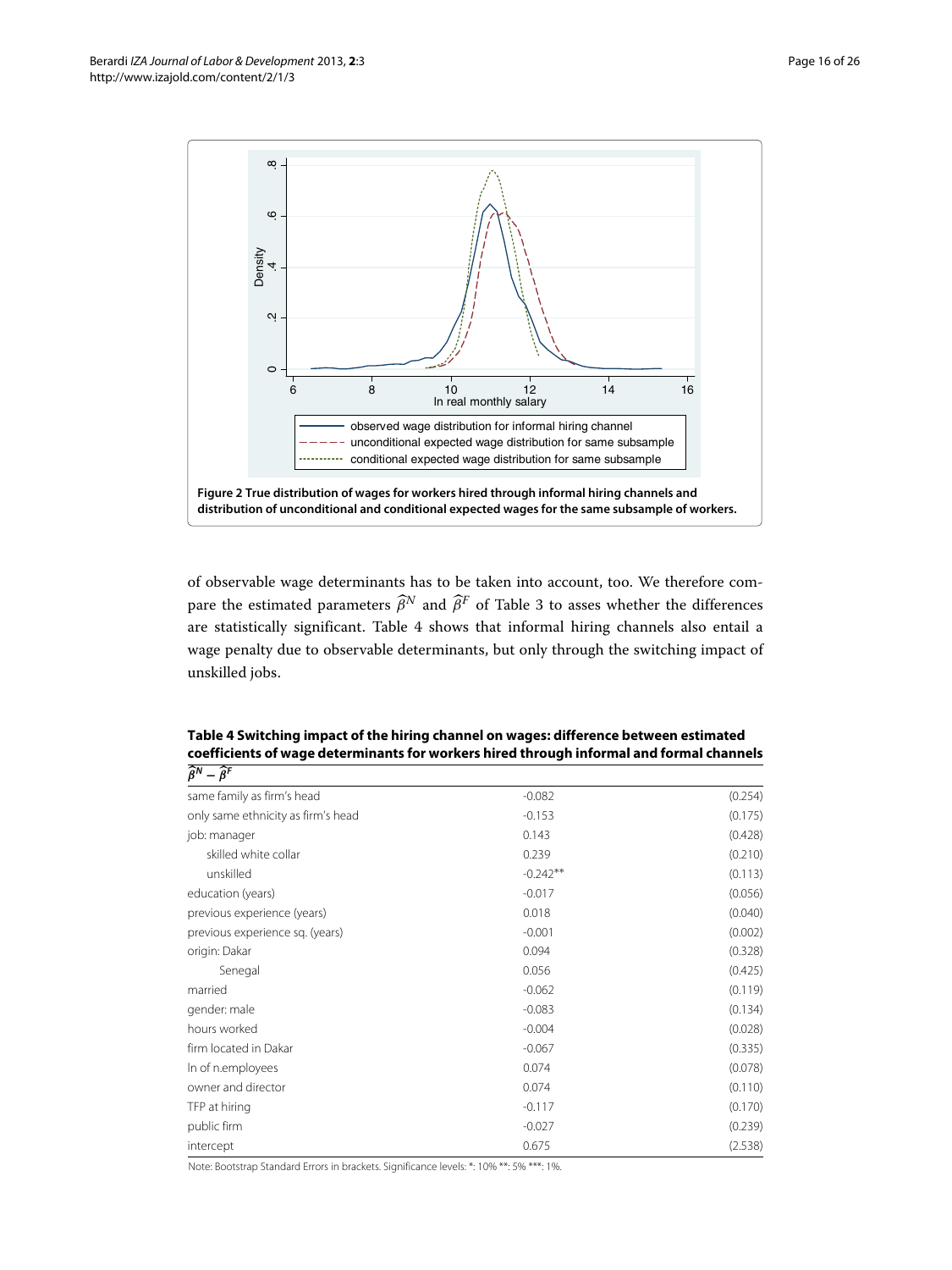Jointly considering our results concerning the unobservable and observable wage determinants for workers hired through social networks and formal channels, we can conclude that the former ones suffer a significant wage penalty.

#### <span id="page-16-0"></span>**5 Conclusions**

This paper sheds light on the role played by social networks as hiring channel and on wage differentials between employees hired through formal and informal hiring channels. It contributes to the theoretical literature on informal hiring channels and to the empirical literature on social networks as hiring channels in developing countries.

From a theoretical point of view, we focus on the role played by moral hazard and allow for heterogeneity of networks' tightness. Our framework helps to interpret the fact that firms and workers rely sometimes on formal hiring channels and sometimes on informal ones, as well as the rather mixed findings of the empirical literature on the impact that the hiring channel has on wages. In particular, the choice of the hiring channel varies with the development and the culture of a country, with the characteristics of networks available as hiring channel and with the type of vacancy to be filled. In contexts of favoritism, social networks are predicted to be mainly adopted as hiring channel to fill unskilled vacancies; moreover, such jobs may be associated with wage penalties and the more so the tighter the network that served as hiring channel. However, when skilled workers are hired through informal hiring channel, they are likely to get wage premia, and the more so the tighter the network. The opposite is predicted to happen in a culture where reciprocity prevails.

We empirically verify the implications of the model in the particularly interesting case of the Senegalese formal manufacturing sector. While the analysis of a single country does not allow to study the relationship between the development of formal institutions and the use of informal hiring channels, this paper could be the first step in further research on the cross-country analysis, since similar surveys exist for many countries. Our econometric results support the theoretical predictions that, conditional on being employed, when favoritism is widespread social networks are often exploited as hiring channel for unskilled jobs and when non-monetary gains are likely to be large (like in the case of relatives of the firm's head or in small firms). Formal hiring channels are instead adopted for filling skilled vacancies and when the required competences are higher. Finally, we find that workers hired through social networks suffer a wage penalty, which is increasing in absolute value with tie strength.<sup>45</sup>

From a policy perspective, it is important not only to investigate whether workers hired through social networks have wage penalties or premia imputable to their hiring channel, but also to understand the extent of the non-monetary benefits that they may enjoy. Moreover, wage differentials crucially depend on the bargaining power of workers and firms, so that the latter could represent a lever for policy intervention. Finally, an aspect that is not developed in the theoretical framework, but that plays a crucial role as far as policy is concerned, is that there may be situations where applicants don't have access to both hiring channels.

Further research could take into account some peculiar features implied by the use of the extended family as a hiring channel. For instance, family ties not only are very strong, but also provide almost full commitment among network members. If the chief of a firm guarantees employment to her relatives, the pooling of business risk <sup>46</sup> within the family should be considered, too.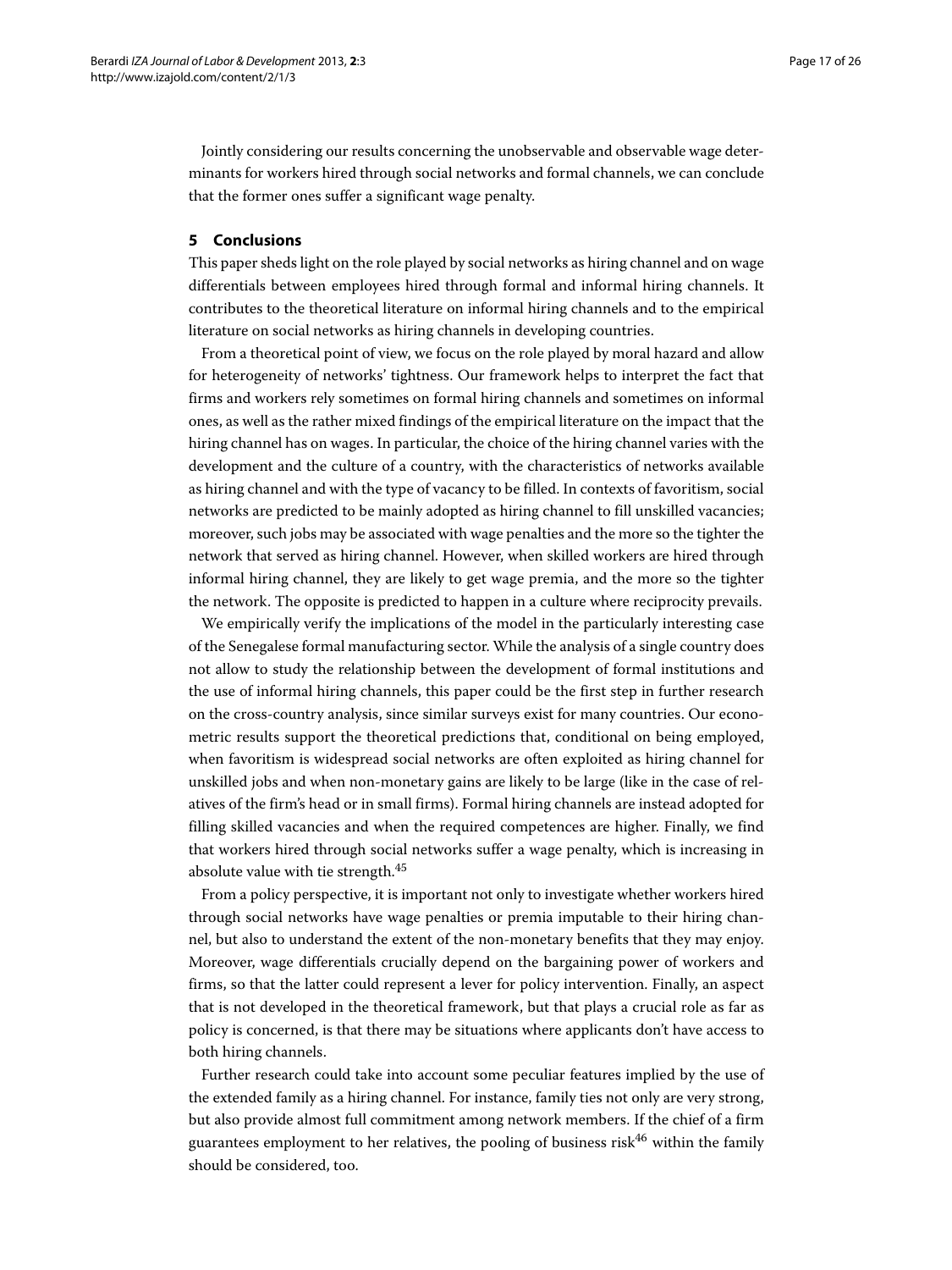Finally, a fundamental step would be taking into account the multi-dimensionality of concerns arising from incompleteness of information in the labor market and developing a theoretical framework that takes simultaneously into account moral hazard and selection problems. The predictions of a such model could then be empirically tested in order to disentangle the relative weight of the two. Indeed, a key difference between moral hazard and selection problems is that the latter fades away over time, while the former does not.

#### <span id="page-17-0"></span>**Appendix A Theoretical appendix**

*Proof of lemma 1.* The worker chooses whether to shirk (*i.e.*,  $e^{k} = 0$ ) or not (*i.e.*,  $e^{k} = e$ ) by maximizing her utility.

If she was hired through formal channels, she does not shirk if  $E_{no-shirling}^F \ge E_{shirking}^F$ , that is if:

$$
\frac{\left(w^F-\gamma e\right)(r+a)}{r(r+a+q)}\geq \frac{w^F(r+a)}{r(r+a+q+\mu^F)}.
$$

Therefore, the no-shirking condition for workers hired on the formal labor market is expression [\(5\)](#page-5-4).

If she was hired through a social network, she does not shirk if  $E^N_{no-shirling} \geq E^N_{shirling}$ that is if:

$$
\frac{(w^N+\zeta-\gamma e)(r+a)}{r(r+a+q)}\geq \frac{(w^N+\zeta-\mu^N\varphi)(r+a)}{r(r+a+q+\mu^N)}.
$$

Thus, the no-shirking condition for workers hired through social networks is expression [\(6\)](#page-5-5).

*Proof of proposition 1.* For hiring through social networks to arise, both the firm and the worker should prefer it:

1. the worker will accept a job from the informal channel if her life-time expected utility when hired through social networks is greater than or equal to what she could get if she was hired through the formal channel, that is, if  $E^N > E^F$ :

$$
\frac{(w^N + \zeta - \gamma e)(r+a)}{r(r+a+q)} \ge \frac{(w^F - \gamma e)(r+a)}{r(r+a+q)}
$$

which implies expression [\(9\)](#page-6-1);  $w^N$  is the lower bound of wages fulfilling this condition.

2. the firm prefers hiring through social networks, if per worker profits when hiring through informal channels [\(8\)](#page-6-2) are greater than or equal to per worker profits when hiring through formal ones [\(7\)](#page-6-3), that is, if  $\Pi^N > \Pi^F$ :

$$
\frac{\vartheta e - w^N}{r+q} - \xi \frac{\gamma e (r+a+q)}{\left[w^N + \zeta - \gamma e + \varphi (r+a+q)\right] (r+q)} \ge \frac{\vartheta e - w^F}{r+q} - \xi \frac{\gamma e (r+a+q)}{\left(w^F - \gamma e\right) (r+q)}
$$

which implies expression [\(10\)](#page-6-4);  $\overline{w}^N$  is the upper bound of wages fulfilling this condition.

Table [5](#page-18-1) summarizes the variables introduced in the model.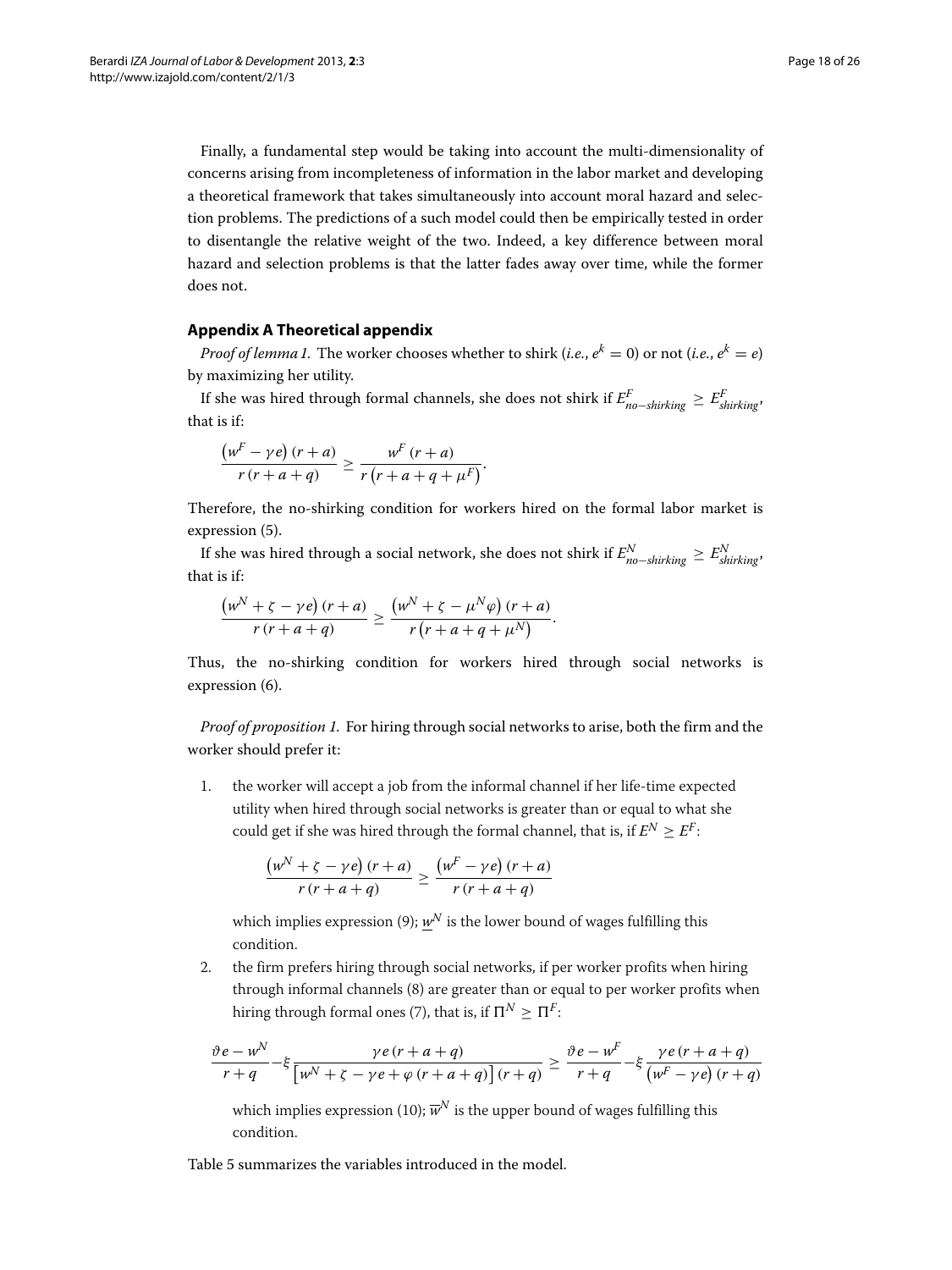|                 | Variable                  | Support                                      | Index                                         |
|-----------------|---------------------------|----------------------------------------------|-----------------------------------------------|
| k               | Hiring channel            | $k \in \{F, N\}$                             |                                               |
| $\eta_i$        | Worker's bargaining power | $0 \leq \eta_i \leq 1$                       | $i = 1, , n$                                  |
| γ               | Worker's cost of effort   | $\nu > 0$                                    |                                               |
| $e_i^{k}$       | Worker's effort           | $e_i^F \in \{0, e\},\$                       | $k \in \{F, N\}$ and $i = 1, , n$             |
|                 |                           | $e_i^N \in \{0, e\}$                         | [basic framework]                             |
|                 |                           | $e_i^N \in \{0, e + \delta \varphi_{i,j}\}\$ | [extended framework]                          |
| $\eta$          | Productivity of effort    | $\vartheta > 0$                              |                                               |
| $\zeta_{i,j}$   | Non-monetary benefit      | $\zeta_{i,j} \geq 0$                         | $i = 1, , n$ and $j = 1, , m$                 |
| $\varphi_{i,j}$ | Network tightness         | $0 < \varphi_{i,j} \leq 1$                   | $i = 1, , n$ and $j = 1, , m$                 |
| δ               | Cultural factor           | $\delta \in (-\infty, +\infty)$              | [extended framework]                          |
| $\mu_{i,j}^k$   | Probability of monitoring | $0 \le \mu_{ij}^k \le 1$                     | $k \in \{F, N\}, i = 1, , n$ and $j = 1, , m$ |
| $\xi_j$         | Unit cost of monitoring   | $\xi_i > 0$                                  | $i = 1, , m$                                  |
| q               | Probability of separation | $0 \leq q \leq 1$                            |                                               |
| a               | Job acquisition rate      | $0 \le a \le 1$                              |                                               |
| $W_i^K$         | Worker's salary           | $w_{ij}^k > 0$                               | $k \in \{F, N\}, i = 1, , n$ and $j = 1, , m$ |

<span id="page-18-1"></span>**Table 5 Description of variables used in the theoretical framework (Section [3\)](#page-3-0)**

#### <span id="page-18-0"></span>**Appendix B Empirical appendix**

Endogenous switching models can be estimated one equation at a time either by twostep least square or maximum likelihood estimation. However, both of these estimation methods are inefficient. An efficient alternative is the full information maximum likelihood method (FIML) that simultaneously estimates binary and continuous parts of the model.47 Endogenous switching models describe the behavior of an agent with two regression equations, and a criterion function that determines which regime of wages the agent faces:

$$
ln w_i^F = \beta^F X_i + \epsilon_i^F \tag{18}
$$

$$
ln w_i^N = \beta^N X_i + \epsilon_i^N \tag{19}
$$

<span id="page-18-4"></span><span id="page-18-3"></span><span id="page-18-2"></span>
$$
H_i^* = \gamma Z_i + u_i \tag{20}
$$

where  $w_i^F$  is the wage of individual  $i$  who was hired through a formal channel, while  $w_i^N$  is the wage of individual *i* who was hired through some social network.  $H^*_i$  is the latent variable that determines the hiring channel of individual  $i$ .  $X_i$  is a vector of individual characteristics that is thought to influence the individual wage, while  $Z_i$  is a vector of characteristics that influences the decision regarding the hiring channel. The parameter vectors are  $\beta^N$ ,  $\beta^F$ , and  $\gamma$ . Finally,  $\epsilon^F_i$ ,  $\epsilon^N_i$ , and  $u_i$  are the disturbance terms. Notice that the impact of the hiring channel does not show up as a dummy variable in wage regressions, but rather in the fact that the constant term and the *β*-parameters may differ between the sample of workers hired through formal channels and the sample of workers hired through social networks (*i.e.*,  $\beta^N \neq \beta^F$ ). The difference in the constants yields the difference in average wages if a networked and a formally hired worker had  $X_i = 0$ . The difference in the  $\beta$ -parameters represents how the returns to different observable wage determinants vary depending on the hiring channel. The observed dichotomous realization (*Hi*) of the latent variable *H*∗ *<sup>i</sup>* determining the hiring channel of individual *i* has the following form:

$$
H_i = \begin{cases} 1 & \text{if } H_i^* > 0 \\ 0 & \text{otherwise} \end{cases} \tag{21}
$$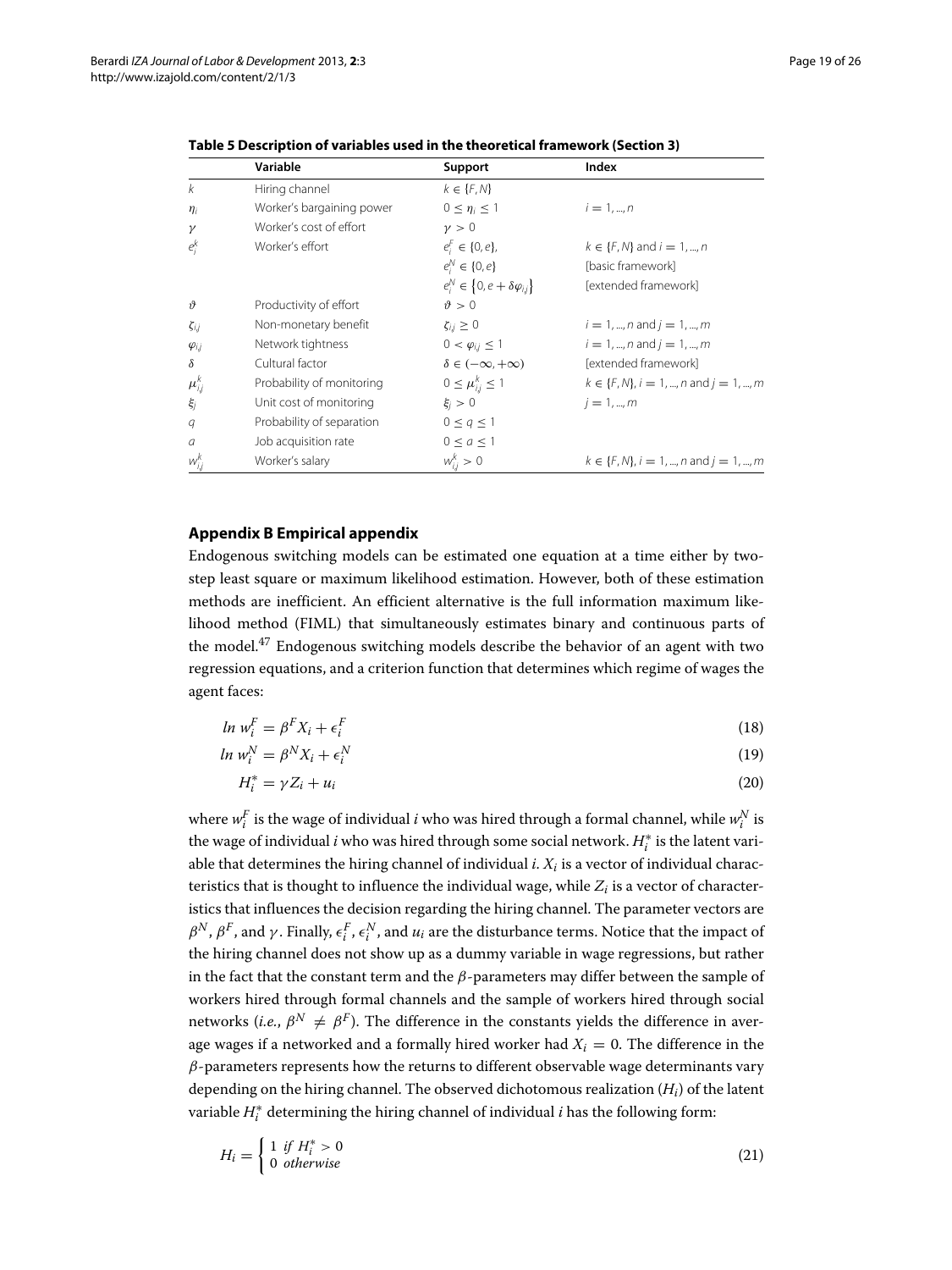As in any model entailing latent variables, it is necessary to take care of identification. Endogenous switching models are identified by construction through non-linearities introduced by the selection equation [\(20\)](#page-18-2). However, the goodness of estimations completely relies on the parametric assumptions about the distribution of error terms. Therefore, it is often preferred to add one or more exclusion restrictions. They are imposed by the researcher, based on economic intuition. By their very nature, exclusion restrictions are not testable, but indirectly. Therefore, *Zi* may include some or all variables in *Xi*, plus at least one additional variable that is legitimately excluded in wage regressions [\(18\)](#page-18-3) and [\(19\)](#page-18-4).

The main assumption of FIML is that  $\epsilon_i^F$ ,  $\epsilon_i^N$ , and  $u_i$  have a trivariate normal distribution, with mean vector zero and covariance matrix  $\Omega$  as follows:

$$
\Omega = \begin{bmatrix} \sigma_u^2 & \cdot & \cdot \\ \sigma_{uF} & \sigma_F^2 & \cdot \\ \sigma_{uN} & \cdot & \sigma_N^2 \end{bmatrix}
$$

where  $\sigma_u^2$  is the variance of the error term in the selection equation [\(20\)](#page-18-2), and  $\sigma_F^2$  and  $\sigma_N^2$ are the variances of the error terms in the regression equations [\(18\)](#page-18-3) and [\(19,](#page-18-4)) respectively.  $\sigma_{uF}$  is the covariance of  $u_i$  and  $\epsilon_i^F$ , and  $\sigma_{uF}$  is the covariance of  $u_i$  and  $\epsilon_i^N$ . The covariance between  $\epsilon_i^F$  and  $\epsilon_i^N$  is not defined, as  $w_i^F$  and  $w_i^N$  are never observed for the same worker.

To see whether sample selection is endogenous or exogenous, the correlation coefficients between residuals in each of the wage regressions and the hiring channel choice are estimated. The correlation between residuals in equation [\(18\)](#page-18-3) and [\(20\)](#page-18-2) is designated by  $\rho_F$ :

$$
\rho_F = \frac{\sigma_{uF}}{\sigma_u \sigma_F} \tag{22}
$$

and the correlation between residuals in equation [\(19\)](#page-18-4) and [\(20\)](#page-18-2) by  $\rho_N$ :

$$
\rho_N = \frac{\sigma_{uN}}{\sigma_u \sigma_N} \tag{23}
$$

If the unobserved factors determining the hiring choice are not correlated with unobserved determinants of wage, the selection is exogenous. In this case, the sorting into workers hired through formal and informal channel is random and there is no risk of a sample selection bias. The adoption of an endogenous switching model provides also crucial information concerning the indirect impact of the hiring channel on wages. Indeed, the switching model estimates a full set of interaction terms between the hiring channel of each worker and the impact of education, experience, and the other regressors in the wage equations. Therefore, for each wage determinant it is possible to assess whether its impact is dependent or independent of the channel whereby workers were hired. The combination of the switching impact of observable determinants of wage and the unobserved factors allows to draw a conclusion concerning the existence of a wage penalty or premium to workers hired through social networks.

Table [6](#page-20-0) shows a summary of variables.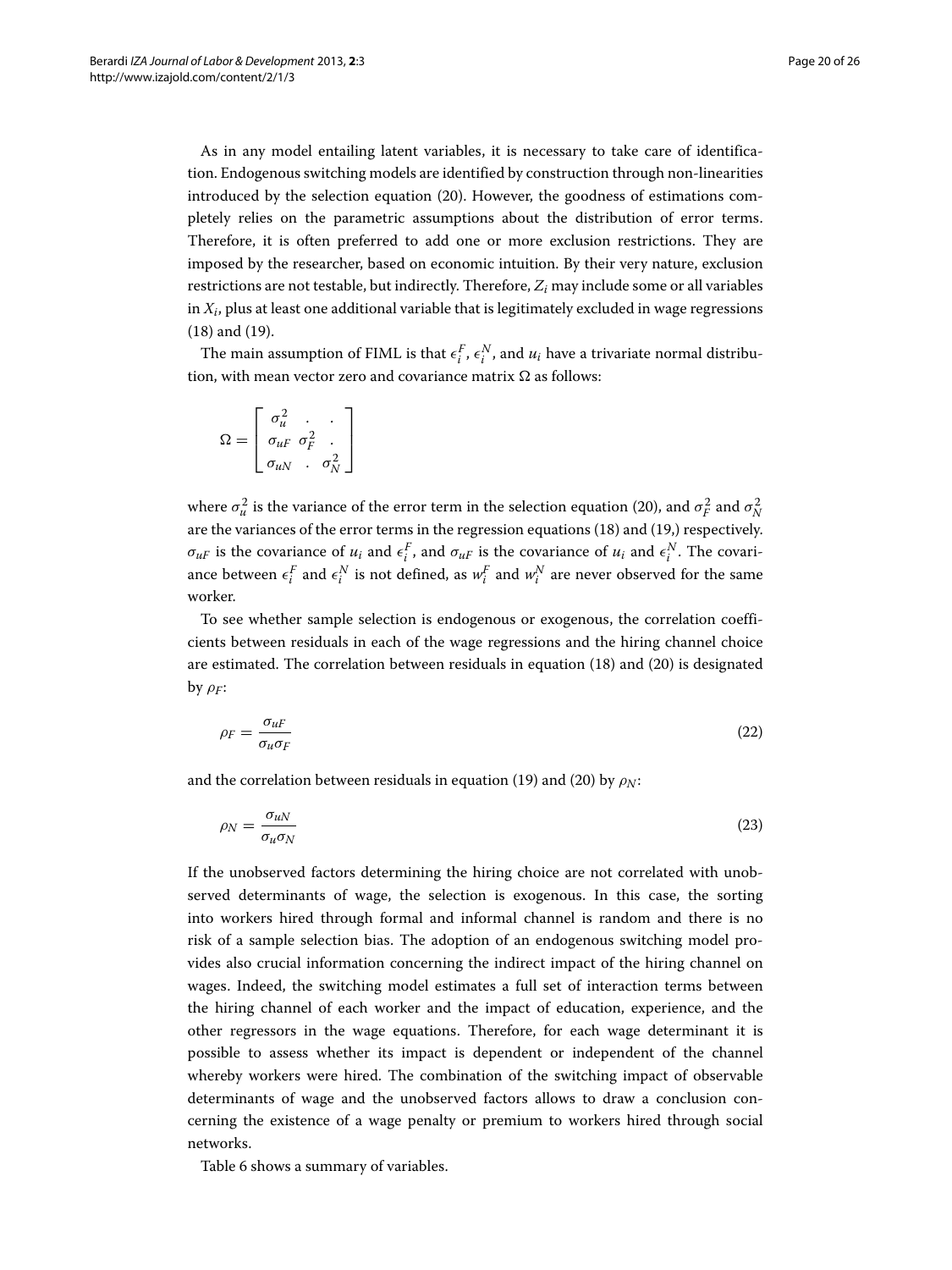| <b>Variables</b>                | <b>Description</b>                                                                                                          |  |  |
|---------------------------------|-----------------------------------------------------------------------------------------------------------------------------|--|--|
| Firms:                          |                                                                                                                             |  |  |
| Sector                          | Categorical variable indicating the manufacturing sector to which a<br>firm belongs                                         |  |  |
| Location                        | Dummy variable indicating whether a firm is located in Dakar or elsewhere                                                   |  |  |
| Public firms                    | Dummy variable categorizing a firm as public if more than 45% of its<br>capital belongs to State                            |  |  |
| Owner and director              | Dummy variable indicating whether the owner of a firm is also its director<br>or manager                                    |  |  |
| Mainly informal hiring channels | Number of firms that declared to mainly hire through informal channels                                                      |  |  |
| Number of employees             | Number of employees working in a firm                                                                                       |  |  |
| <b>Workers</b>                  |                                                                                                                             |  |  |
| <b>Education</b>                | Number of years of education                                                                                                |  |  |
| Previous experience             | Number of year of experience before being hired in current firm                                                             |  |  |
| Age                             | Worker's age at hiring time                                                                                                 |  |  |
| Gender                          | Dummy variable indicating worker's gender                                                                                   |  |  |
| Origin                          | Categorical variable indicating worker's place of origin                                                                    |  |  |
| Marital status                  | Dummy variable indicating whether a worker is married                                                                       |  |  |
| Same ethnicity as firm's head   | Dummy variable indicating whether a worker belongs to the same ethnic<br>group as the owner or the manager running the firm |  |  |
| Same family as firm's head      | Dummy variable indicating whether a worker belongs to the extended family<br>of the owner or the manager running the firm   |  |  |
| Job                             | Categorical variable indicating the type of job for which a worker was hired                                                |  |  |
| Hours worked                    | Number of hours worked per week                                                                                             |  |  |
| Ln real monthly salary          | Natural logarithm of worker's monthly salary when she was hired, adjusted<br>for HCPI                                       |  |  |
| Hiring channel                  | Dummy variable stating whether a worker was hired through social network                                                    |  |  |

<span id="page-20-0"></span>**Table 6 Description of variables used in the empirical analysis (Sections [2](#page-2-0) and [4\)](#page-10-0)**

#### **Endnotes**

<sup>1</sup>We follow the literature in using the expression 'informal hiring channel' to indicate that a social network served as information channel for a hiring.

<sup>2</sup>See Fernandez et al. [\(2000\)](#page-25-13) for an interesting review of economic and sociological competing theories providing a rational for the use of informal hiring channels.

 $3$ See Ben-Porath [\(1980\)](#page-24-3) and Fafchamps [\(2006\)](#page-25-14), who suggests that reliance on interpersonal relationships and networks can be seen as a symptom that formal institutions do not work well.

<sup>4</sup>See Rees [\(1966\)](#page-25-1), Rees and Schultz [\(1970\)](#page-25-15), Corcoran [\(1980\)](#page-24-0), Banerjee [\(1984\)](#page-24-4), Pistaferri [\(1999\)](#page-25-16), Antoninis [\(2006\)](#page-24-5), Munshi and Rosenzweig [\(2006\)](#page-25-17), and Pellizzari [\(2009\)](#page-25-7).

 $<sup>5</sup>$ Kugler [\(2003\)](#page-25-18), for example, argues that the use of referrals is more widespread in high-</sup> skilled occupations.

6While Simon and Warner [\(1992\)](#page-25-6) and Kugler [\(2003\)](#page-25-18) conclude that workers hired through social networks get wage premia with respect to employees hired through formal channels, penalties are found by Pistaferri [\(1999\)](#page-25-16) and Bentolila et al [\(2010\)](#page-24-6).

 ${}^{7}$ A tight network is characterized by strong ties. Different concepts of strong ties populate the literature. Hennig and Lieberg [\(1996\)](#page-25-19) and Wahba and Zenou [\(2005\)](#page-25-9) define strong ties as those based on a repeated and regular relationship, while Grieco [\(1987\)](#page-25-20), Lin [\(1999\)](#page-25-21) and others measure the strength of the ties by the degree of commitment, reciprocity, trust and mutual obligation. Our preferred notion is the one proposed by Granovetter [\(1973\)](#page-25-0): "The strength of a tie is a (probably linear) combination of the amount of time, the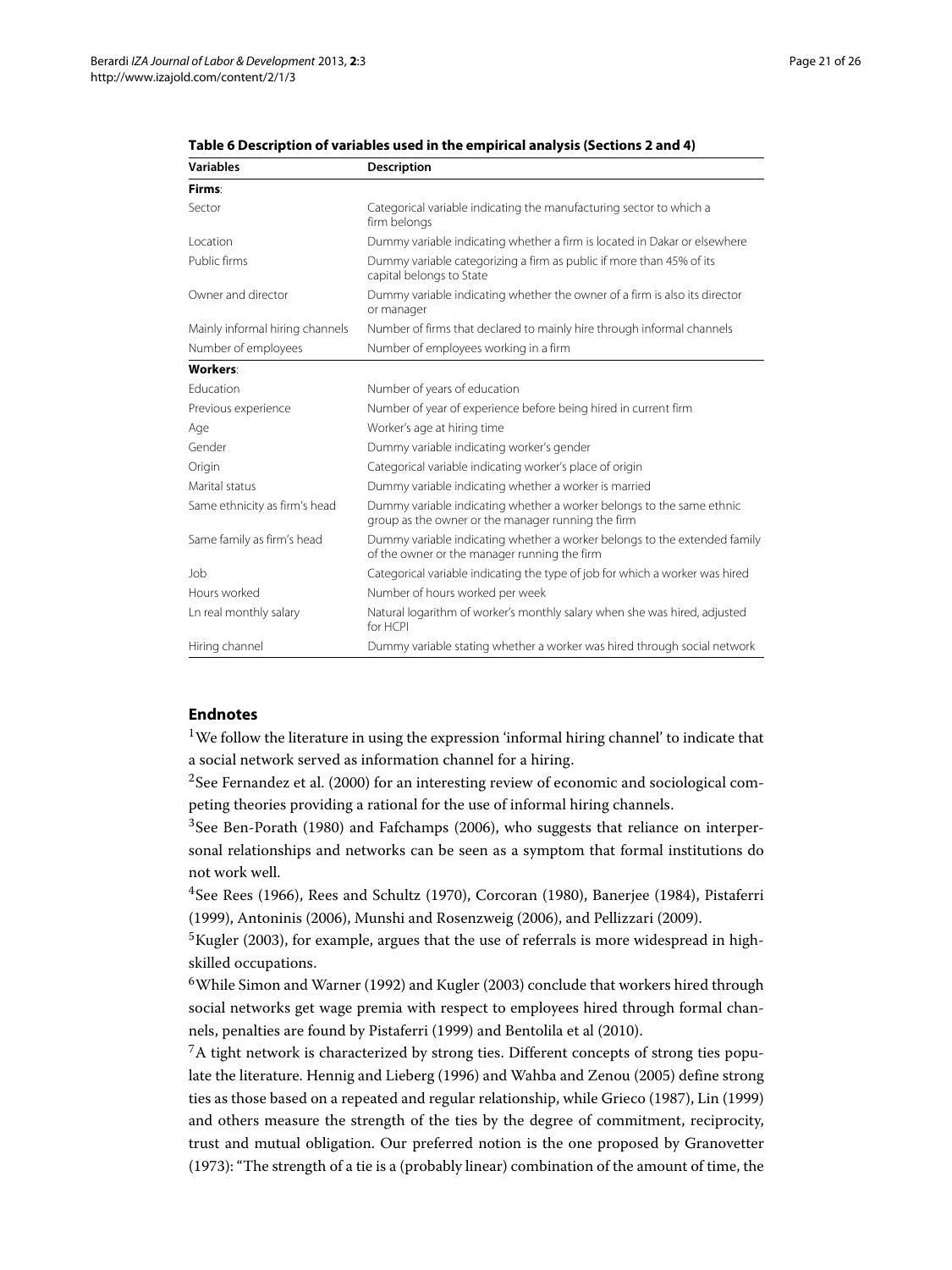emotional intensity, the intimacy (mutual confiding), and the reciprocal services which characterize the tie".

8One recent exception is Zenou [\(2011\)](#page-25-22), where geographical distance plays the role of tightness.

<sup>9</sup>Several studies support this insight. Adler and Kwon [\(2002\)](#page-24-7) suggest that tight networks encourage compliance with rules and reduce the need for formal controls. Similarly, Grieco [\(1987\)](#page-25-20) argues that social networks can reinforce social control at the work place. Kirabo and Schneider [\(2011\)](#page-25-23) emphasize that social networks reduce moral hazard through social punishment or social collateral even in developed countries. Moreover, Fisman [\(2003\)](#page-25-24) provides evidence that enforcement is particularly effective within ethnic groups in Africa. Finally, Binzel and Fehr [\(2010\)](#page-24-8), Glaeser et al. [\(1990\)](#page-25-25), Barr [\(2004\)](#page-24-9) and Miller and Rosenbaum [\(1997\)](#page-25-26) provide experimental evidence of the positive relationship between social proximity and trustworthiness.

 $10$ In the Ivorian manufacturing sector the trade-off between wage and monitoring has been analyzed by Azam and Lesueur [\(1997\)](#page-24-10).

 $11$ In enriching the employer search framework with the efficiency wage theory, we carry out a step along the research path wished by Sicilian [\(1995\)](#page-25-27). In a similar spirit Kugler [\(2003\)](#page-25-18) also argues that referees can exert peer pressure on co-workers and thus lower monitoring cost within a matching framework.

 $12$ In a sense, the 'cultural parameter' in the theoretical framework presented in Section [3](#page-3-0) captures what Loury [\(2006\)](#page-25-28) interprets as due to two different types of links.

<sup>13</sup>An example of the economic relevance of informality in Africa is provided by Azam et al [\(2001\)](#page-24-11) concerning the credit market.

 $14$ Luke and Munshi [\(2006\)](#page-25-29) and Magruder [\(2010\)](#page-25-30) find that traditional social networks, such as those based on kinship, are pivotal for labor markets respectively in Kenya and South Africa. Barr and Oduro [\(2002\)](#page-24-12) stress the importance of ethnic networks for labor outcomes in Ghana.

<sup>15</sup>This empirical approach to our knowledge has only been applied to investigating informal hiring channels by Delattre and Sabatier [\(2007\)](#page-24-2). They find that in France previously unemployed people suffer a wage penalty imputable to the use of strong ties as hiring channel.

<sup>16</sup>The survey defines the formal sector as made up by registered firms. However, there are many other firms that do not officially exist (and thus do not pay taxes). The latter firms make up the so-called informal sector of the economy, which represents a notable part of the economy and employs a great number of workers. Data available for 2001 indicate that it represented almost 55% of GDP and that about 1.2 million people worked in informal firms. However, the informal sector of the economy is likely to hire almost exclusively through social networks. Thus, the formal sector is a more interesting ground to pin down the determinants of firms' choices concerning the hiring channel.

 $17$ The fact that sampled firms belong to the manufacturing sector implies that it is not possible to reach conclusions about the overall Senegalese economy. However, the manufacturing sector is a large part of it, accounting for 12% of GDP in 2008 (African Economic Outlook [2009\)](#page-24-13). The survey is designed to be representative and to adequately cover SMEs.

<sup>18</sup>Notice that the focus of this paper is on the hiring channel and not on the characteristics of the contract hold by workers. Indeed, the ICA survey does not provide information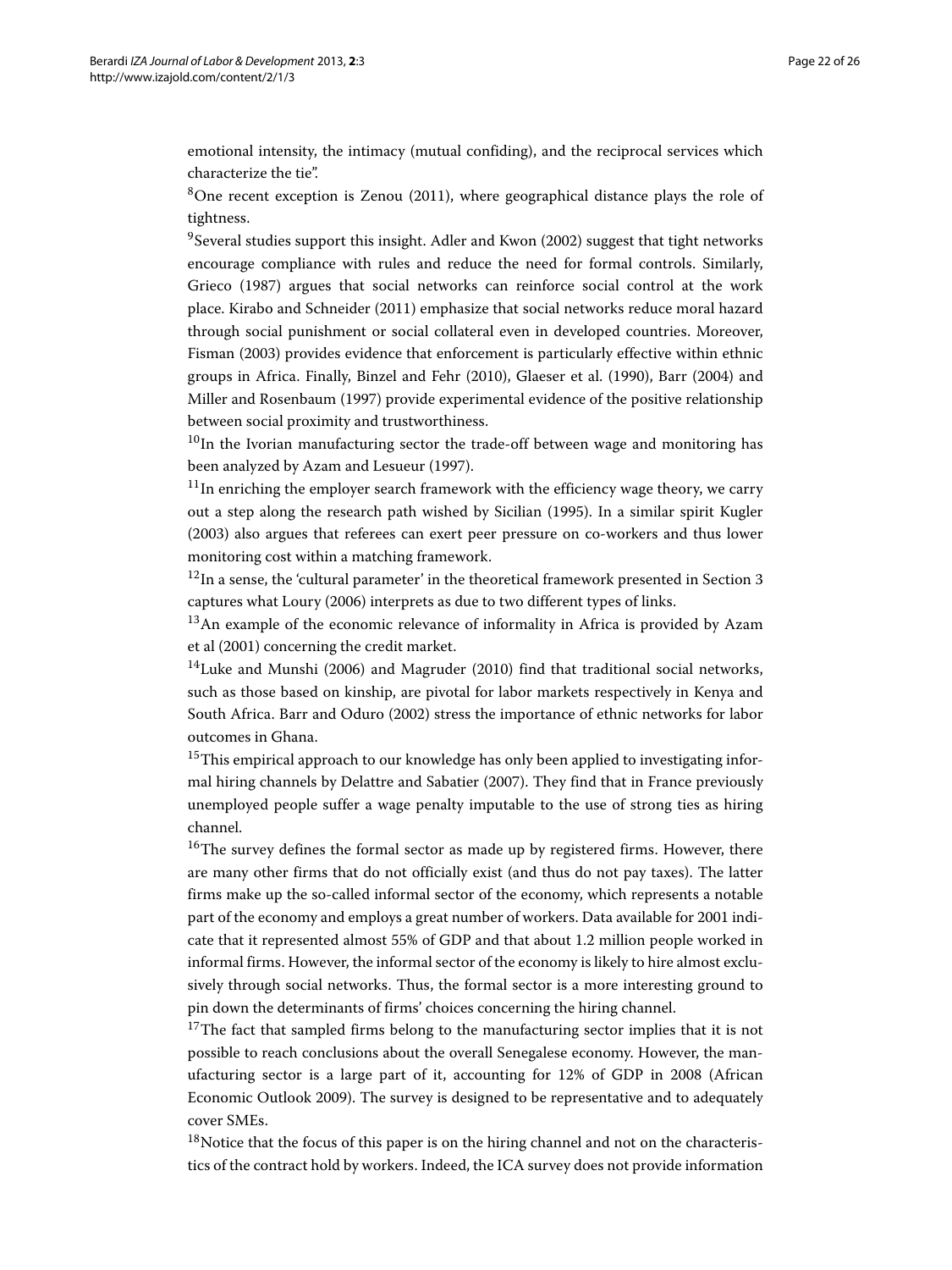on workers' contract, *i.e.*, whether it is written and complete, whether it specifies benefits and social insurance, etc. However, Combarnous [\(2001\)](#page-24-14) shows that in Côte d'Ivoire workers who found their job through informal channels usually have incomplete contracts, while employees holding complete contracts often applied to a vacancy announcement.

<sup>19</sup>Indeed, more than 2 million people live in Dakar, while less than 250 thousands in the other cities. Thus, the concentration in Dakar of interviewed workers is almost representative.

 $20$ Notice that the information available concerns neither the pool of applicants, nor justhired workers, but workers employed at the time the survey took place.

 $2199\%$  of sampled workers answered the question about whether they belong to the same ethnic group as that of the firm manager or owner. Notice that the survey does not report the ethnic group of interviewed workers. Senegal has a wide variety of ethnic groups. The main ethnic groups are the Wolof (41%), the Fula and Toucouleur (26%), and the Serer (15%).

 $22$ As in the case of ethnic group, 99% of workers answered to the question 'Are you a relative of the firm manager or owner?'. Unfortunately, the precise type of link is not specified in the survey.

<sup>23</sup>Unfortunately, the data on each individual's social links are not available. Therefore, we proxy network tightness based on the available information, like Patacchini and Zenou [\(2012\)](#page-25-31).

 $24$ The survey categorizes workers into ten types of jobs. We group them into four occupational categories: manager, skilled white collar (engineer, scientist, economist, programmer, mathematician, accountant), skilled blue collar and other skilled (technician, supervisor, maintenance and repairing man, medical staff, clerk, secretary), and unskilled (other production worker, guard, cook).

<sup>25</sup>Real wages are computed adjusting reported salaries at the time of hiring for the harmonized consumer price index, provided by the Senegalese Forecasting and Statistics Direction (Direction de la Prévision et de la Statistique). Notice that the questionnaire asks workers to report their salary at the time of hiring, which may imply a recall bias.

 $26$ Table [5](#page-18-1) in [A](#page-17-0)ppendix A summarizes the variables introduced in the model.

27In the mathematical expressions that follow *i* and *j* are omitted for the sake of readability.

 $28$ Efficiency wage theories are based on the idea that low wages may have a negative incentive effect. Employers may then be reluctant to cut wages, even in the presence of an excess supply of labor, because reducing wages may affect productivity more than proportionately and increase the cost of labor. Efficiency wage models may provide a microfoundation for Keynesian wage rigidity, an explanation for unemployment and for wage differentials across firms and industries. Katz [\(1986\)](#page-25-32) provides a review and an evaluation of the efficiency wage literature. As far as African countries are concerned, Ezeala Harrison [\(1992\)](#page-25-33) and Fafchamps and Söderbom (2006) find empirical evidence in support of efficiency wage theory.

 $29$ The potential role played by non-pecuniary benefits is stressed by Fontaine (2008) and Bentolila et al. [\(2010\)](#page-24-6) It is likely that such gains depend somehow on network tightness. However, the model is agnostic concerning the specific functional form describing this potential relationship, since the latter is far from being obvious. While this simplification entails that tightness explicitly appears only with a negative sign into the worker's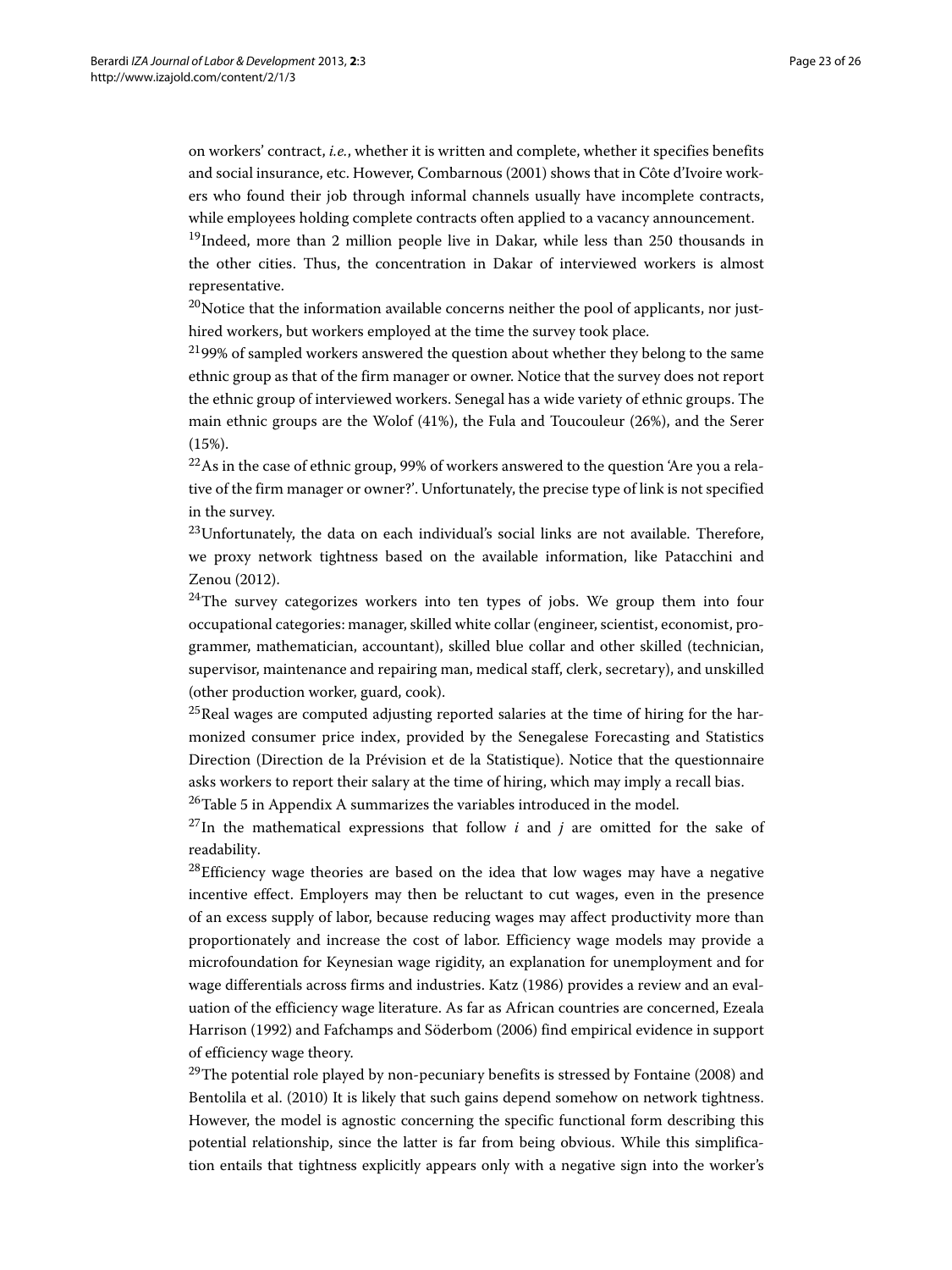utility function, the key point is of course accounting for the net impact of tightness on it.

30Interestingly enough, Pellizzari [\(2009\)](#page-25-7) finds wage penalties in Italy and wage premia in countries like Belgium and the Netherlands.

 $31$ It would be very interesting to test our theoretical insights concerning the role played by informal hiring channels in different institutional contexts, but a systematic cross-country comparison is beyond the purposes of this paper.

<sup>32</sup>Sample selection is an issue because we observe wages of workers hired through a social network only when they were hired through that channel (and never if they were hired through formal channels).

 $33$ Since our focus is on the choice of the hiring channel, variables should refer to the hiring time of each worker. Even though some variables explicitly refer to that time (hiring channel, type of job, salary and previous experience), the large majority of them concerns the year of the survey. However, some information obtained in 2003 may well approximate several variables at the hiring time. For instance, the years of education declared at the time of the survey are likely to correspond to the years of education at hiring time. Therefore, we assume that some variables at the firm (size, sector, location, public capital, and whether the director is also the owner) and the worker (years of education, hours of work and marital status) level are good proxies for their value at the time hiring occurred. <sup>34</sup>We run the same estimation using the hours of work per week to obtain the wage rates from the monthly salaries. The results are very similar. However, we present the results obtained for monthly wages in order to avoid any concern of propagation of potential measurement errors from hours of work to the dependent variable.

 $35$ Other potential exclusion restrictions that we tested were the distance to work, in terms of both minutes and kilometers. However, both measures of distance are weak determinants of the hiring channel.

<sup>36</sup>Hayashi [\(2000\)](#page-25-34) precisely cites age as example of a good instrument for wage regressions that include education and experience in the section dedicated to endogeneity bias of his textbook on Econometrics (pages 199–200).

<sup>37</sup>While 40 years old is an arbitrary threshold to proxy old age, adopting age at hiring as instrument yields virtually the same results (available upon request). Moreover, although 40 years old is quite young, in an African context that represents a reasonable threshold proxying an elder age as far as the labor market is concerned (life expectancy is about 60 years old in Senegal and the World Health Organization states that the definition of an elderly person in Africa should be around 50 years of age, from a health point of view).

<sup>38</sup>Significant wage penalties suffered by workers hired through their relatives are also found by Nordström Skans and Kramarz [\(2011\)](#page-25-35).

 $39\text{Since we do not separately observe the hiring choices of firms and applicants, but}$ only the outcome of their joint decisions (*i.e.*, that someone is working for a firm), some caution is needed in interpreting these results. However, the magnitude of coefficients undoubtedly points to their consistency with a context of favoritism.

40The same result is found for example by Pistaferri [\(1999\)](#page-25-16).

 $41$ An intriguing interpretation is that networks that have served as hiring channel constitute a guarantee of trustworthiness, substituting marital status in the formal labor market.  $42$ This finding is coherent with the view that big cities entail weaker social networks, an idea that dates back to the nineteenth century (see Tönnies [1887](#page-25-36) and Simmel [1903\)](#page-25-37) and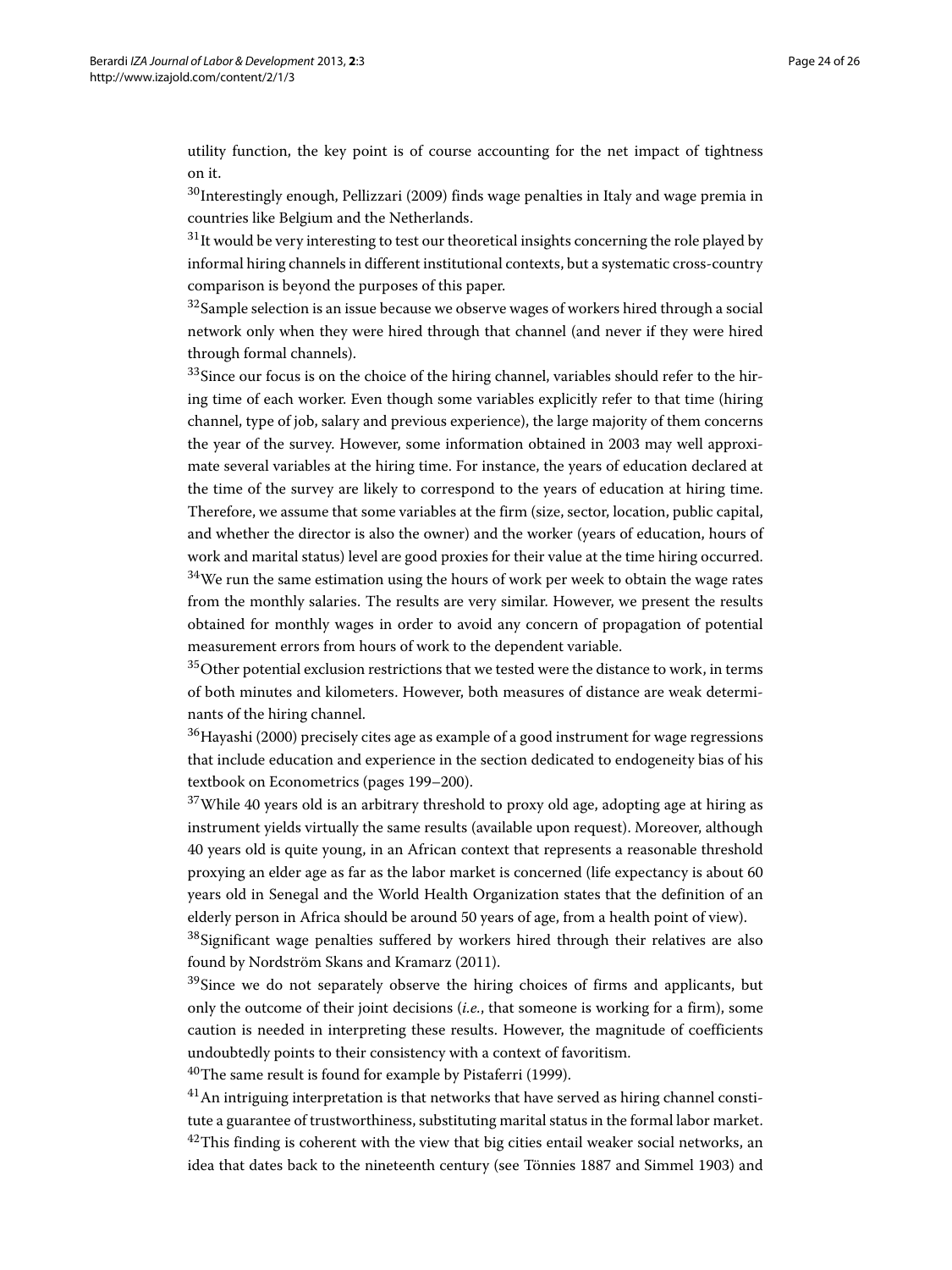was developed by the social disorganization theory (see Wirth [1938,](#page-25-38) Redfield [1947](#page-25-39) and Alexander [1966\)](#page-24-15) and the overload theory (see Milgram [1970\)](#page-25-40). For a short and enlightening discussion on the topic in sociology, see Amato [\(1993\)](#page-24-16).

 $^{43}$ While the qualitative result is intuitive, the magnitude of the coefficients needs to be taken *cum grano salis*, since 96% of sampled employees work in Dakar.

 $44$ Pistaferri [\(1999\)](#page-25-16) also finds that large firm are less likely to hire through informal channels and pay higher wages. More in general, the fact that larger firms tend to pay higher wages is a well-established finding (see for instance Oi and Idson [1999\)](#page-25-41).

 $45$ The finding that workers hired through social networks suffer a wage penalty with respect to other workers in the Senegalese manufacturing sector might be, at least partly, compensated by non-monetary gains, which are not captured by the empirical analysis.

<sup>46</sup>Several empirical studies find evidence of risk pooling within highly clustered networks in African countries (see for example Barr and Genicot [\(2008\)](#page-24-17)).

<sup>47</sup> FIML involves forming the joint distribution of the random variables characterizing the equations of the model and then maximizing the full log-likelihood function. In this paper the estimation of the switching regression model and the counterfactuals are based on the FIML algorithm implemented as a Stata program (movestay) by Lokshin and Sajaia [\(2004\)](#page-25-42).

#### **Competing interests**

The IZA Journal of Labor & Development is committed to the IZA Guiding Principles of Research Integrity. The author declares that she has observed these principles.

#### **Acknowledgements**

We thank for constructive and insightful comments anonymous referees, participants at IARIW, AFSE, DIME, ADRES, and EEA conferences, Bicocca and OECD Development Centre seminar, IZA and GREQAM summer schools, and J.P.Azam, S.Avouyi-Dovi, R.Berlinschi, P.Dubois, G.Fields, G.Friebel, J.Y.Lesueur, M.O.Jackson, E.La Ferrara, M.Gilli, J.Miquel-Florensa, J.Ortega, L.Pagani, F.Portier, R.Rathelot, F.Salanié, P.Seabright, N.Treich, G.Verdugo, and Y.Zenou. The views expressed in this paper are those of the authors and do not necessarily represent those of their institutions. Responsible editor: Jackline Wahba

#### Received: 2 October 2012 Accepted: 24 February 2013 Published: 29 April 2013

#### **References**

<span id="page-24-13"></span><span id="page-24-7"></span>Adler PS, Kwon S (2002) Social capital: Prospects for a new concept. Acad Manage Rev 27: 17–40 African Economic Outlook (2009) OECD and African Development Bank. OECD Publishing, Paris Alexander C (1966) The city as a mechanism for sustaining human contact. Center for Planning and Development Research, University of California

<span id="page-24-16"></span><span id="page-24-15"></span><span id="page-24-5"></span>Amato PR (1993) Urban-rural differences in helping friends and family members. Soc Psychol Q 56(4): 249–262 Antoninis M (2006) The wage effects from the use of personal contacts as hiring channels. J Econ Behav Organ 59: 133–146 Assaad R (1997) Kinship ties, social networks and segmented labor markets: evidence from the construction. J Dev Econ 52: 1–30

<span id="page-24-11"></span><span id="page-24-1"></span>Azam JP, Biais B, Dia M, Maurel C (2001) Informal and formal credit markets and credit rationing in Côte d'Ivoire. Oxf Rev Econ Policy 17(4): 520–534

<span id="page-24-10"></span>Azam JP, Lesueur JY (1997) Efficiency-wage and supervision: Theory and application to the Ivoirian manufacturing sector. J Afr Econ 6(3): 445–462

<span id="page-24-4"></span>Banerjee B (1984) Information flow, expectations and job search. J Dev Econ 15: 239–257

<span id="page-24-9"></span>Barr A (2004) Kinship, familiarity, and trust: An experimental investigation. Foundations of Human Sociality: Economic experiments and ethnographic evidence from fifteen small-scale societies. Oxford University Press on Demand, Oxford

<span id="page-24-17"></span>Barr A, Genicot G (2008) Risk-pooling, commitment, and information: An experimental test. Eur J Econ Assoc 6(6): 1151–185

<span id="page-24-12"></span><span id="page-24-3"></span>Barr A, Oduro A (2002) Ethnic fractionalization in an African labour market. J Dev Econ 68(2): 355–379 Ben-Porath Y (1980) The f-connection: Families, friends, and firms and the organization of exchange. Popul Dev Rev 6: 1–30 Bentolila S, Michelacci C, Suarez J (2010) Social contacts and occupational choice. Economica 77(305): 20–45 Binzel C, Fehr D (2010) Social relationships and trust. DIW Berlin Discussion Paper. 1007

<span id="page-24-14"></span><span id="page-24-8"></span><span id="page-24-6"></span>Combarnous F, Labazée P (2001) Typologie des contrats, mode de rémunération des travailleurs et segmentation dans les entreprises modernes de Côte d'Ivoire. Entreprises et emploi en Côte d'Ivoire, Volume Serie de Recherche 5. Entreprises et emploi en Côte d'Ivoire. Université Montesquieu-Bordeaux IV, Pessac, France

<span id="page-24-0"></span>Corcoran M (1980) Most workers find jobs through word of mouth. Mon Labor Rev 103(8): 33–35

<span id="page-24-2"></span>Delattre E, Sabatier M (2007) Social capital and wages: An econometric evaluation of social networking's effects. Labour 21(2): 209–236